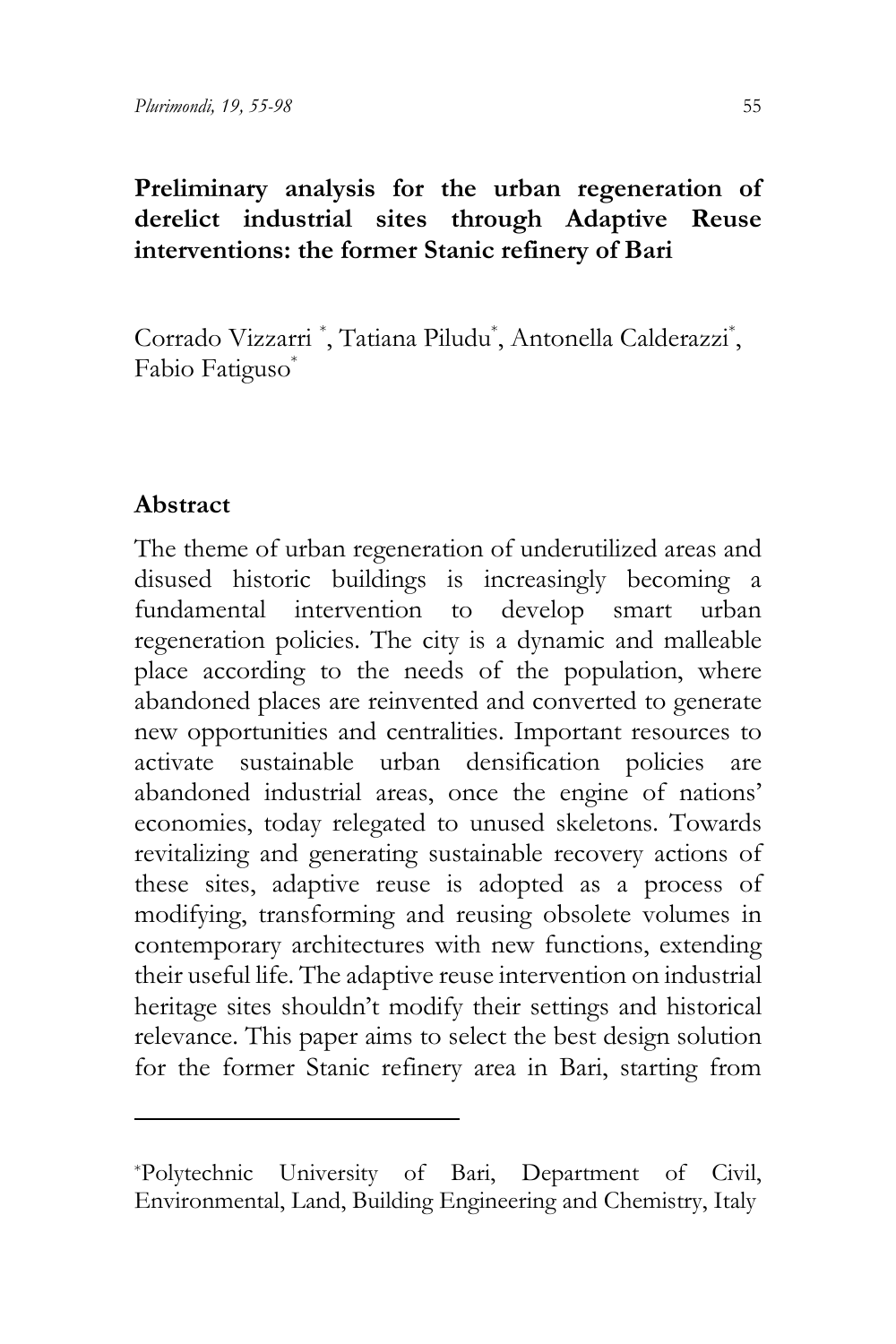multi-criteria analysis concerning social, physicalmorphologic, environmental, and urban aspects. The research methodology is designed starting from a literature review about urban regeneration processes and adaptive reuse interventions and finishing with a weighted checklist of the selected parameters for each scenario. Adaptive reuse strategies contribute to reduce urban sprawl and demolition activities, applying smart conversion activities and technologies on derelict industrial sites of existing heritage.

#### **Keywords**

Adaptive reuse; MCDM Analysis; Design strategies; Building adaptation; Decision-making model

### **Introduction**

The regeneration of disused industrial heritage buildings is a topic of fundamental importance in today's social, cultural and architectural debate. Recovering the spaces that have been abandoned by industrial production or conferring new environmental, economic and social qualities on decayed urban sites fit perfectly into the concept of sustainable city. These processes limit urban dispersion and reduce the environmental impacts that are naturally part of the built-up areas. In addition, the redevelopment of decommissioned industrial sites is a central issue for the implementation of Regional policies and for the creation of numerous intersections linked to the promotion and regeneration of marginal abandoned sheds through adaptive reuse procedures (Calderazzi, 2015). In Italy, abandoned industrial areas occupy the 3% of the entre Italian surface (ISTAT,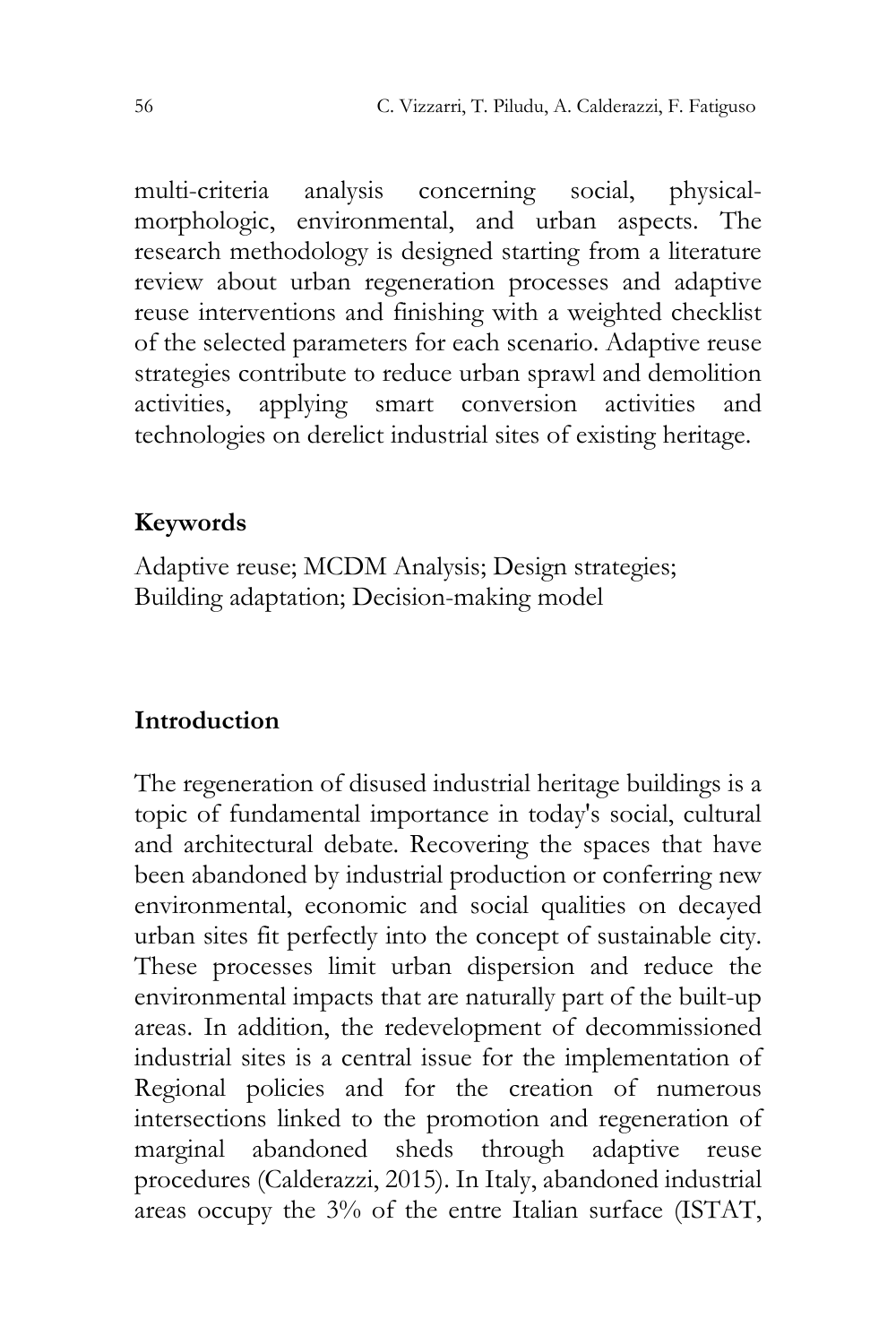2012). The theme of disused industrial areas also occupies the Italian urban and architectural scene with the aim to develop conversion strategies for these unused spaces, transforming them in modern multipurpose containers. These urban-scale recovery actions have brought out not only morphological and environmental problems, linked to the intervention dimensions for reducing pollution problems, but also social and economic constraints regarding the ability of the industrial building to meet population needs (Calderazzi, 2012). The possibility of rebuilding the city no longer by expanding its boundaries, but by working within them, in a process of self-regeneration with strong cultural and social motivations, acquires, today, a fundamental value and opens up important reflections on the enhancement of history, architecture, landscape restoration and conservation measures (Piludu, 2017). Reusing decommissioned areas as a result of decentralization, deindustrialization and obsolescence becomes an opportunity to set in motion urban regeneration activities of those places whose specific values in terms of identity and recognisability have been acknowledged. The idea to refurbish abandoned industrial heritage sites is based on the need for its reuse, giving new dignity to these derelict and unused areas. The regeneration of an industrial building goes beyond the idea of conservative restoration and always implies an act of repurposing that can make the building useful to the community and active in the city dynamic system. Old and decommissioned factories become the starting point to set evolution smart processes that can transform the existent and reduce urban sprawl. A derelict industrial site isn't considered as an empty space but as a potential flexible area to introduce functions useful for the community and attractive services to develop tourism policies in the city periphery. At the same time, all these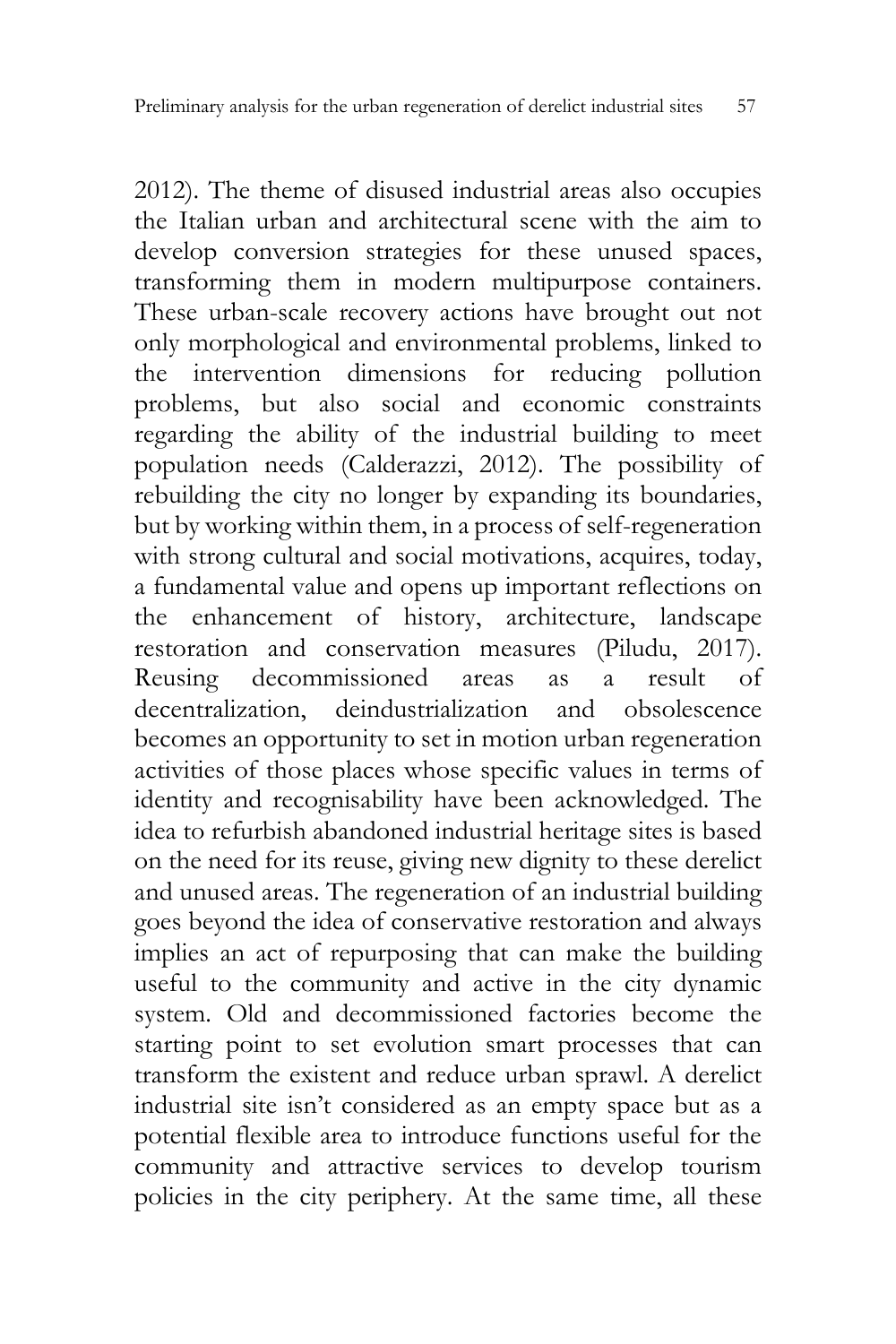transformations on industrial heritage buildings should be done with accuracy and taking into consideration the architectural-morphologic aspects of the site. The adaptive reuse models expand the possibility of reusing a building, converting it into a new usable and functional space, without compromising the spatial composition and the architectural features that have characterized its history. In addition, accurate preliminary context analysis, regarding physicalmorphologic, social, urban and environmental aspects, can indicate the procedural steps for the definition of these intervention strategies. The paper analyses the four categories mentioned above and identifies through a multicriteria analysis which of the possible plausible options is the one that best reflects the current needs of the local population and satisfies wider and longer-term expectations to make them attractive and integrate also urban suburbs to the city core.

In particular, the paper firstly focuses the attention on the theme of adaptive reuse and subsequently defines the methodology, applying it to the case study of the former Stanic refinery in Bari, Puglia. The aim is to draw up guidelines to activate urban and ecological regeneration paths of the disused industrial site, considering the iconicity and historical memory of the place and reviving the desire to recreate a reality of landscape and environmental value necessary for the city of Bari. According to Robiglio, adaptive reuse can be an optimal opportunity to convert the existent if social participation, preservation of the building memory and flexibility are taking into account simultaneously (Robiglio, 2017).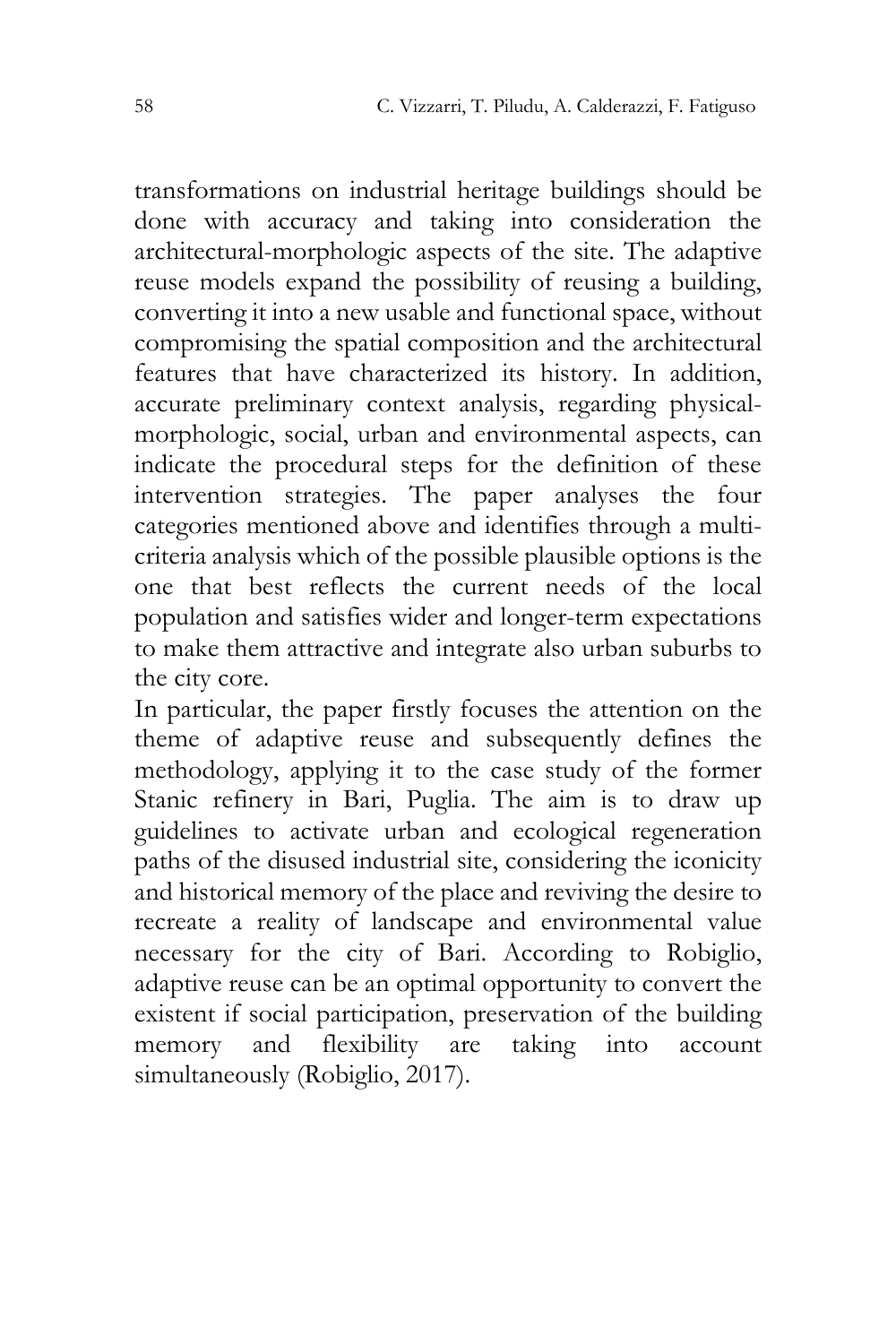## **Adaptive Reuse**

Today, the preservation and transformation of heritage industrial buildings is increasingly becoming one of the main aspects of sustainable urban planning. It could be easily managed if stakeholders analyse accurately all the categories and parameters that affect building adaptation. To achieve this goal, it's important to deepen the theme of adaptive reuse. As stated by the Department of the Environment and Heritage of Australian Government (2004), adaptive reuse is the process that changes a disused or ineffective item into a new item that can be used for a different purpose. This process, if it's applied on an historic building, must not affect the heritage significance of the site and its setting. The most successful examples of built heritage adaptive reuse projects are those that best respect and retain the buildings history, adding contemporary layers that increase site attractiveness. This type of renewal strategy has the potential to bring new life to disused or abandoned assets. In fact, the process increases space attractiveness and social benefit by creating sites that satisfy community needs and re-engage people to use them, hosting new services, sometimes connected with the old ones.

Giving a new identity to abandoned industrial sheds serves to reintegrate and re-functionalise these vast areas in the metropolis system without losing the historical sites memory that have characterized industrial and productive cities. Many underutilized historical buildings are viewed as the starting point for city regeneration and play a crucial role in the social, economic and cultural development of society. In addition, there is a strong awareness in the community that it is cheaper to convert abandoned sites rather than to demolish and rebuild them. This consciousness promotes the vast interest in adaptive reuse strategy and, at the same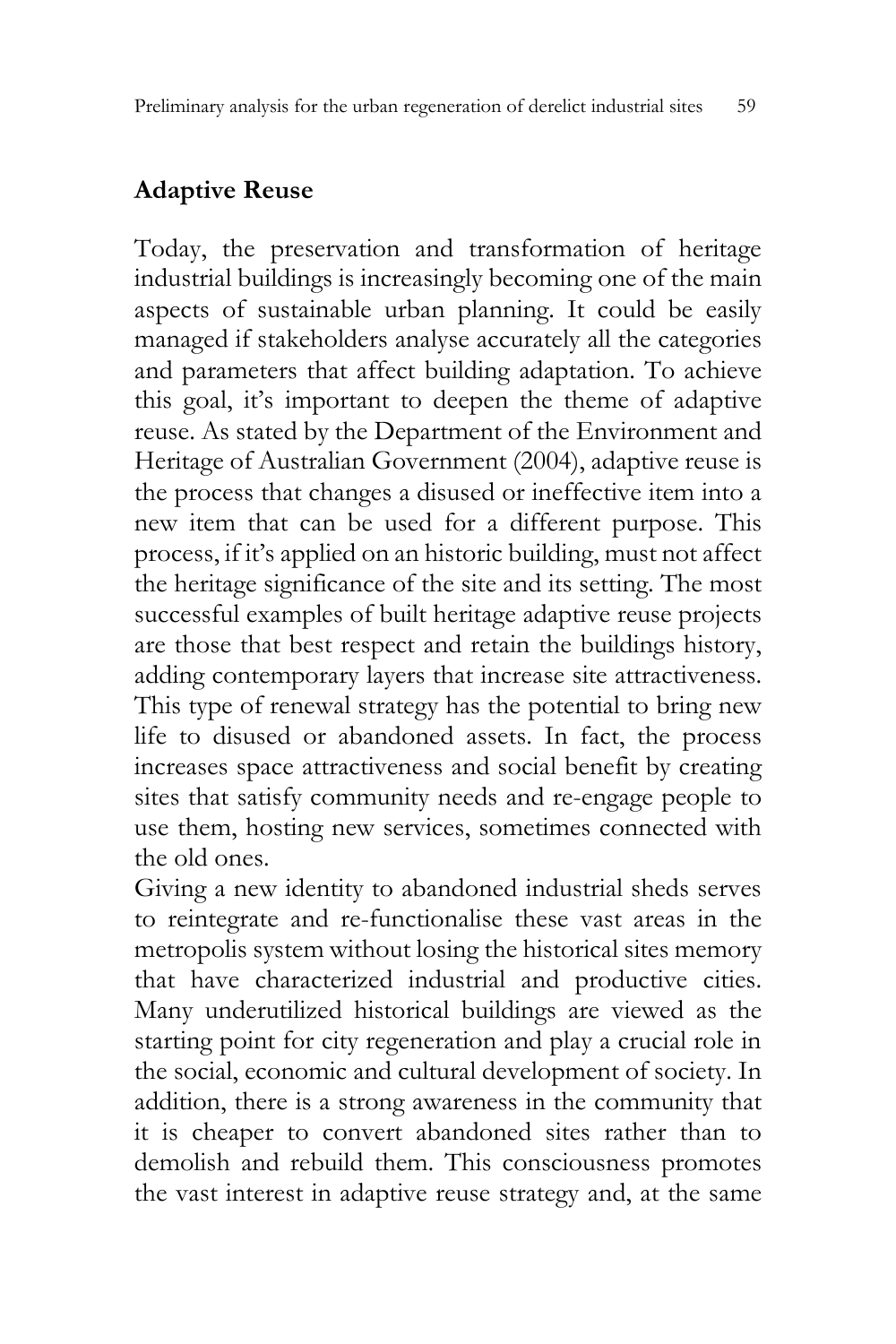time, amplify the studies regarding the parameters that should be considered in the refurbishment process or that can affect building conversions (Aigwi et al., 2018; Ball, 2002; Pearce et al., 2004).

Many authors have tried to identify the factors that most influence the stakeholder's choices to activate adaptive reuse strategies, implementing multi-criteria analysis models to evaluate the potential and feasibility of the recovery intervention. The Adaptive Reuse Potential (ARP) Model of Langston (2011; 2012) and the AdaptSTAR Model of Conejos (2013; Conejos et al., 2013) allow to understand the effectiveness of the building reuse intervention and evaluate the weight of each factor affected by the process. The Adaptive Reuse Potential Model examines buildings adaptability in terms of seven categories of obsolescence that are closely related to sustainability. It helps to prioritize existing derelict buildings that have a substantial embedded physical life remaining in them (Yung et al., 2014). The AdaptSTAR Model is a decision-making tool that contributes to underline climate change adaptation strategies for built assets. It provides a weighted checklist of factors that assists in the development of building transformation policies for future reuse interventions (Conejos et al., 2015). In order to identify the best building recovery strategies and the parameters involved in the building conversion process, it is necessary to develop preliminary analyses in order to fully understand the advantages that this modern intervention solution may entail and the constraints that can emerge. Bullen and Love (2011) in their articles have highlighted and listed the potential of using adaptive reuse processes and the weaknesses associated to them. As stated by the authors Adaptive Reuse is seen as a sustainable and effective alternative to address the "environmental gap" by functionally improving a building's performance while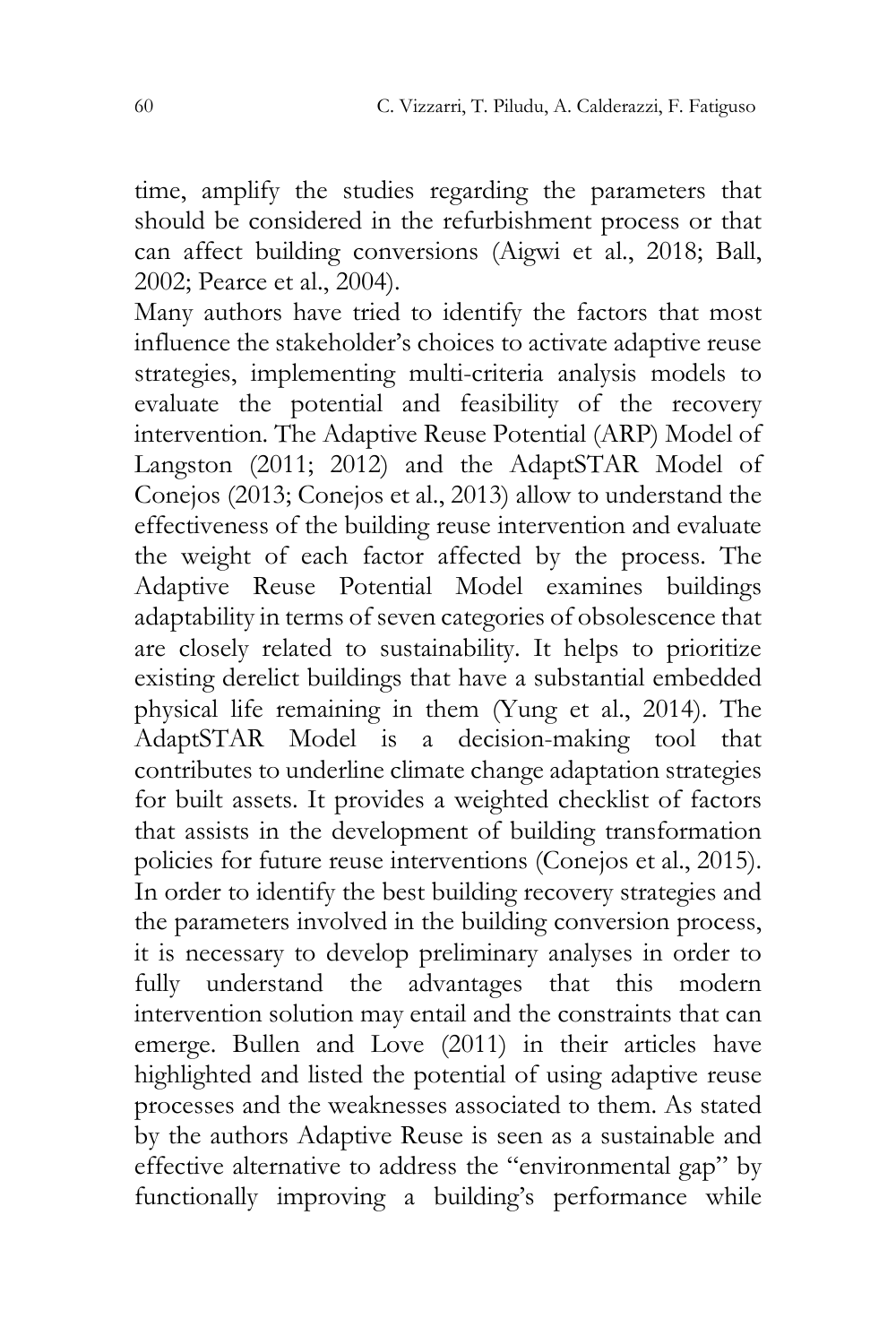simultaneously reducing its environmental loading. The success of an adaptive reuse intervention depends on the factory adaptability to host new functions. Industrial buildings that incorporate surfaces that are flexible and easily manageable require less frequent and less costly refit and remain sustainable over longer periods. The decision whether to reuse a historic factory entails a complex set of considerations, including location, heritage importance, architectural assets, market trends, quality of the environment and physical site conditions (Bullen & Love, 2011). It is, therefore, essential to analyse all the peculiarities of the considered context before hypothesizing design solutions for its recovery and adaptation. The study of historical, architectural, environmental and social aspects not only provides interesting data regarding the current places conditions and social trends, but they simplify the decisions to be made in the early design stage, ensuring the satisfaction of the population needs and developing a sustainable contemporary city model through urban regeneration. Adaptive Reuse is seen by professionals as an effective strategy that enables a building to suit new conditions, amplifying its useful life and reducing urban sprawl. It's more sustainable and cheaper to reuse the existent disused industrial sites rather than to demolish them.

## **Methodology**

Reusing rather than replacing buildings is the most resourceeffective strategy to guarantee city development. The preliminary study of the context and areas covered by intervention simplifies the decision-making process regarding the actions to be taken for their recovery. The present section describes the steps and analyses that can be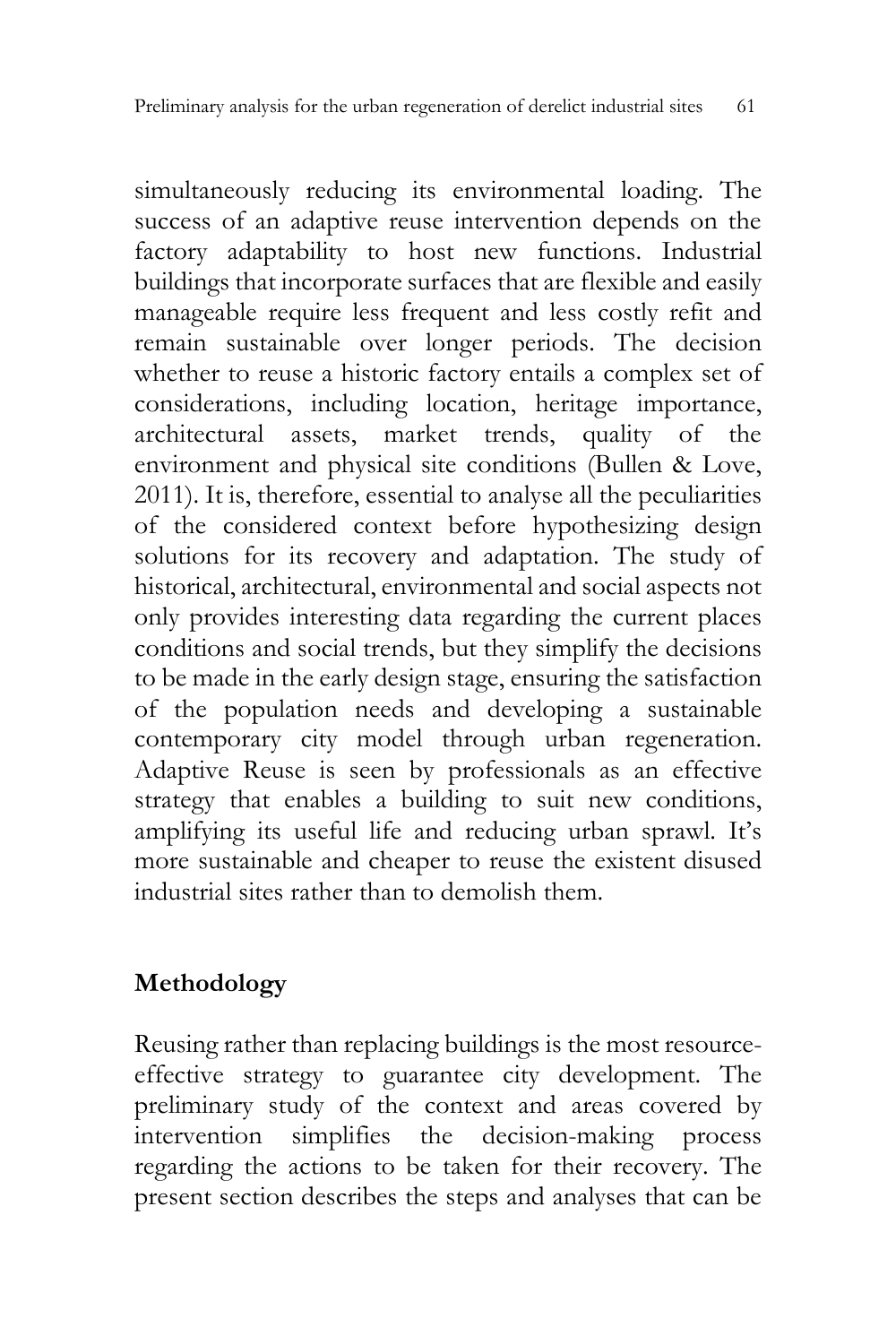carried out in advance to guarantee feasible and sustainable regeneration policies through adaptive reuse policies. This paper focuses on the testing that need to be developed at the preliminary design stage in order to direct intervention decisions and strategies for the preservation of decommissioned industrial sites. In particular, the research consists of six main steps that allow to frame the case study main features and to choose which is the function that, according to social, morphological, environmental and urban settings, is more beneficial to the characteristics of the context and satisfies the needs of the local community. The steps are listed as follows:

- 1) Historical and evolutionary analysis of the former Stanic refinery in Bari: a narrative review is made for a comprehensive and detailed description of the site history and evolution. This first part frames the main aspects concerning the historical evolution of the site and district, and highlights all the interventions and transformations that the factory has undergone during its life cycle, up to its decommissioning and dismantling.
- 2) Environmental analysis of the site: it identifies the landscape characteristics of the area, as well as the presence of places to be safeguarded and with high natural quality. The presence of Lama Lamasinata is an extra point of attraction to consider in the site transformation processes but, at the same time, a constraint if a proper management of rainwater and maintenance activities is not guaranteed.
- 3) Physical-Morphologic site analysis: this paragraph focuses on the characteristics of the disused industrial site according to the compositional-formal structure and the degree of obsolescence of pre-existences. Each Stanic pre-existence is catalogued with the aim of having an initial database of qualitative and quantitative information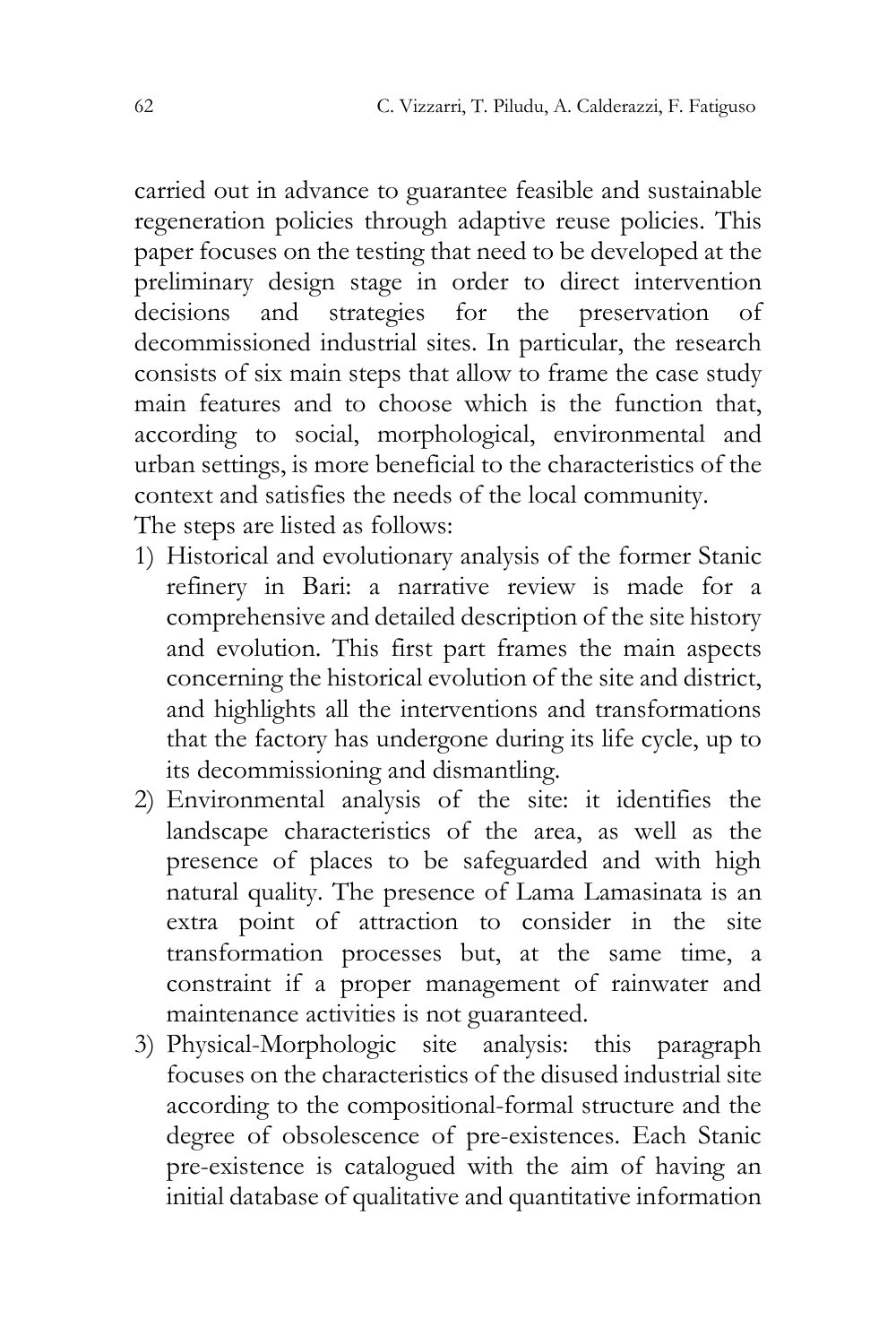with the aim of activating building recovery processes, trying to maintain the historical memory of the place.

- 4) Study of urban fabric: this paragraph focuses on road infrastructures, distances of the site from major points of interest and from the city centre, urban existing composition, as well as urban fabrics and services in the area. The vastness of this site also involves the study of the relationships between the context, the natural environment and the refinery with the aim of establishing connections and the relationship between the different types of place.
- 5) Identifying demographic and social data: qualitative data underline the number of inhabitants in the Stanic district and their subdivision by age groups. In addition, the section describes the needs of the local community. Social analyses allow to frame the possible activities and services to be included in the site regeneration project, trying to understand what are the human and multi-ethnic relationships that can be established in the district to guarantee social inclusion.
- 6) Application of Multi-Criteria Decision-Making (MCDM) Analysis for the reuse of Stanic refinery area. The implementation of multi-criteria approach considers the following steps:
- a) Identification and definition of attributes and subattributes. The section frames the preliminary criteria evaluation for choosing the best solution to adopt to the selected case study.
- b) Elicitation of the value functions for each parameter affecting building adaptation processes. Three different qualitative functions for factor assessment are identified.
- c) Description of different planning solutions. The paragraph focuses on the identification of possible design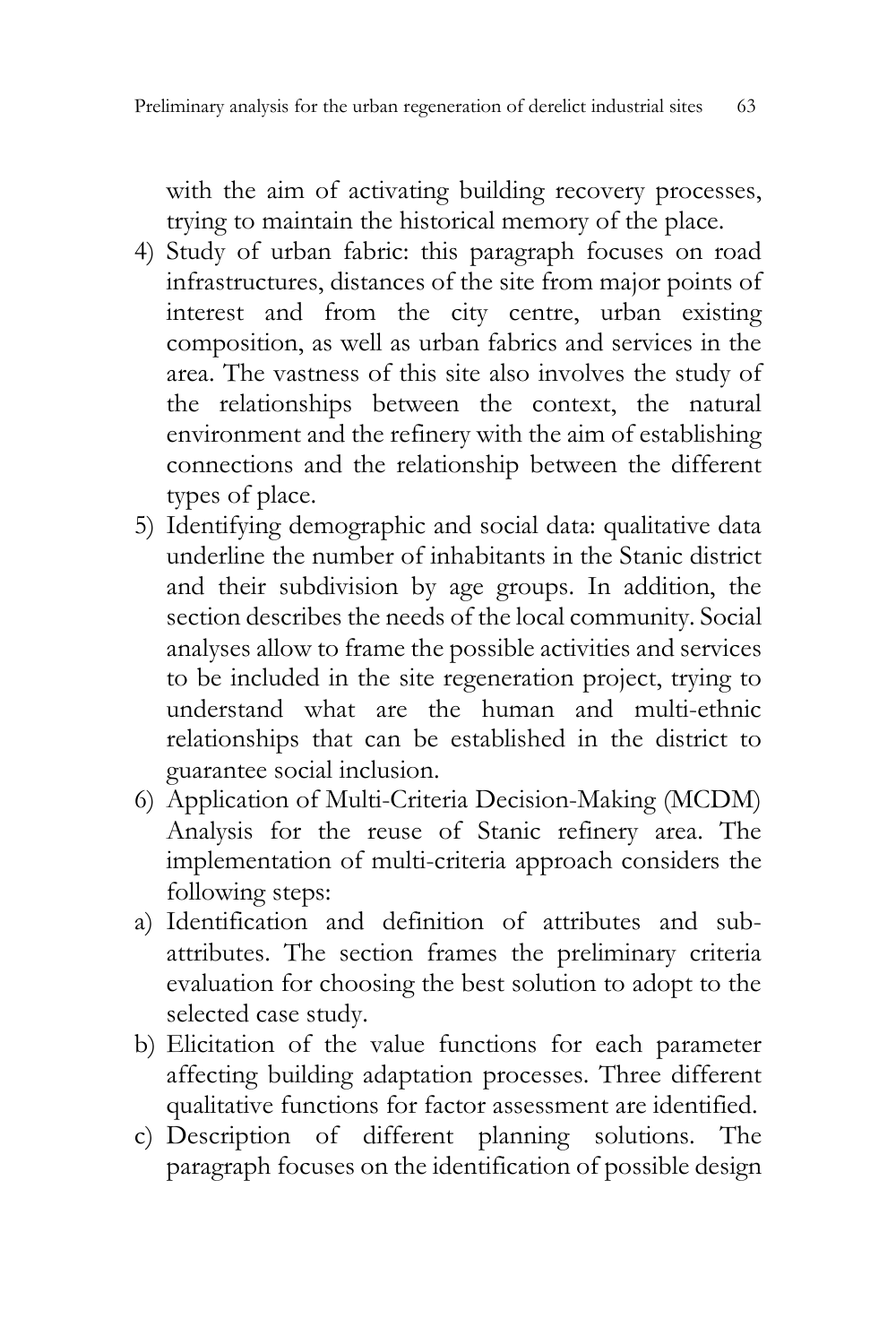and functional scenarios that can be adopted to the case study.

- d) Identification of specialized decision makers who can provide significant contributions to the classification of the considered categories and sub-criteria. The composition of a focus group allows the direct comparison between professionals and a pairwise evaluation of the identified parameters with the selected design solutions, taking into account the qualitative data of the value functions.
- e) Weighting attributes and sub-attributes to indicate the relative importance of each parameter for the specific case study. Specialized figures in the fields of construction, recovery and environmental protection express their opinions on the selected parameters through interviews, quantifying their importance in the preliminary stages of site analysis.
- f) Calculation of the partial and total values of each parameter depending on each considered scenario and selection of the most feasible design solution to adopt for Stanic site. The normalized value of each parameter is multiplied by the coefficient extracted from the value functions and discussed by the focus group for each use target. The sum of the values provides the percentage of feasibility of each intervention.

Preliminary surveys and scenarios identification and description are the starting point to summarise all the obtained data about the case study in cataloguing sheet, inserting all the architectural, social, physical and functional aspects found in the monitoring and characterization of site morphology. All qualitative and quantitative information represent the input data for the definition of adaptive reuse strategies through the Design Criteria System (DCS)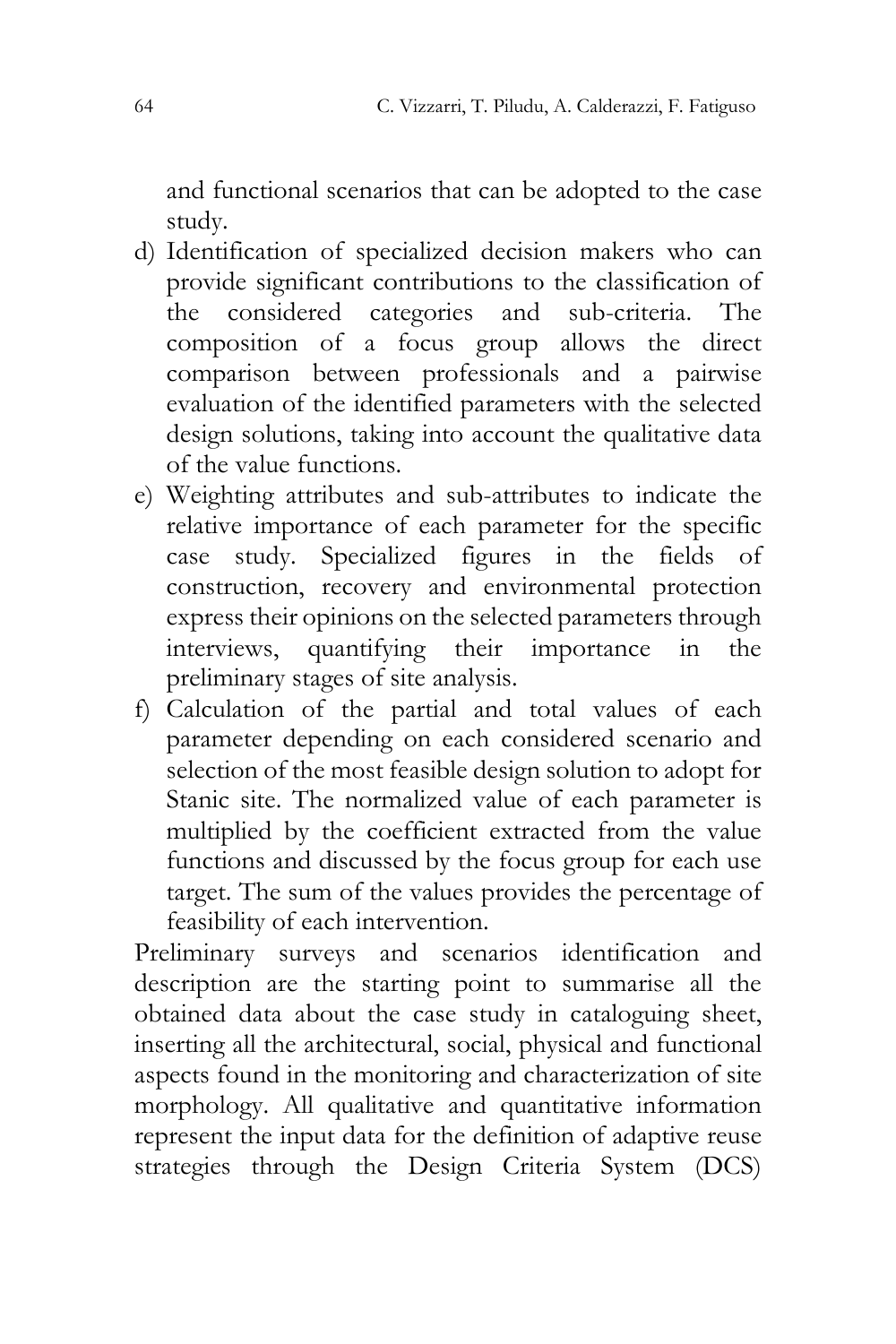(Vizzarri & Fatiguso, 2019; Vizzarri, 2020; Vizzarri et al., 2020).

### **Case study**

The former Stanic refinery area of Bari has been considered a symbol of Bari industrial past for over fifty years. The conversion of this vast empty area is at the basis of the local debate concerning the recovery of abandoned industrial sites in the city of Bari and their importance for the development of smart and sustainable planning and regeneration policies. This area is grafted between the natural and authentic landscape of the Lama Lamasinata and buildings seriality in the industrial area of Bari - Modugno, many of which have been abandoned. The area of the former refinery covers about 530.000 sqm, approximately 3.7 km perimeter, and is located within the district with the same name (Figure 1).



Figure 1 - Satellite image of the city of Bari with indication of the area of the former Stanic refinery.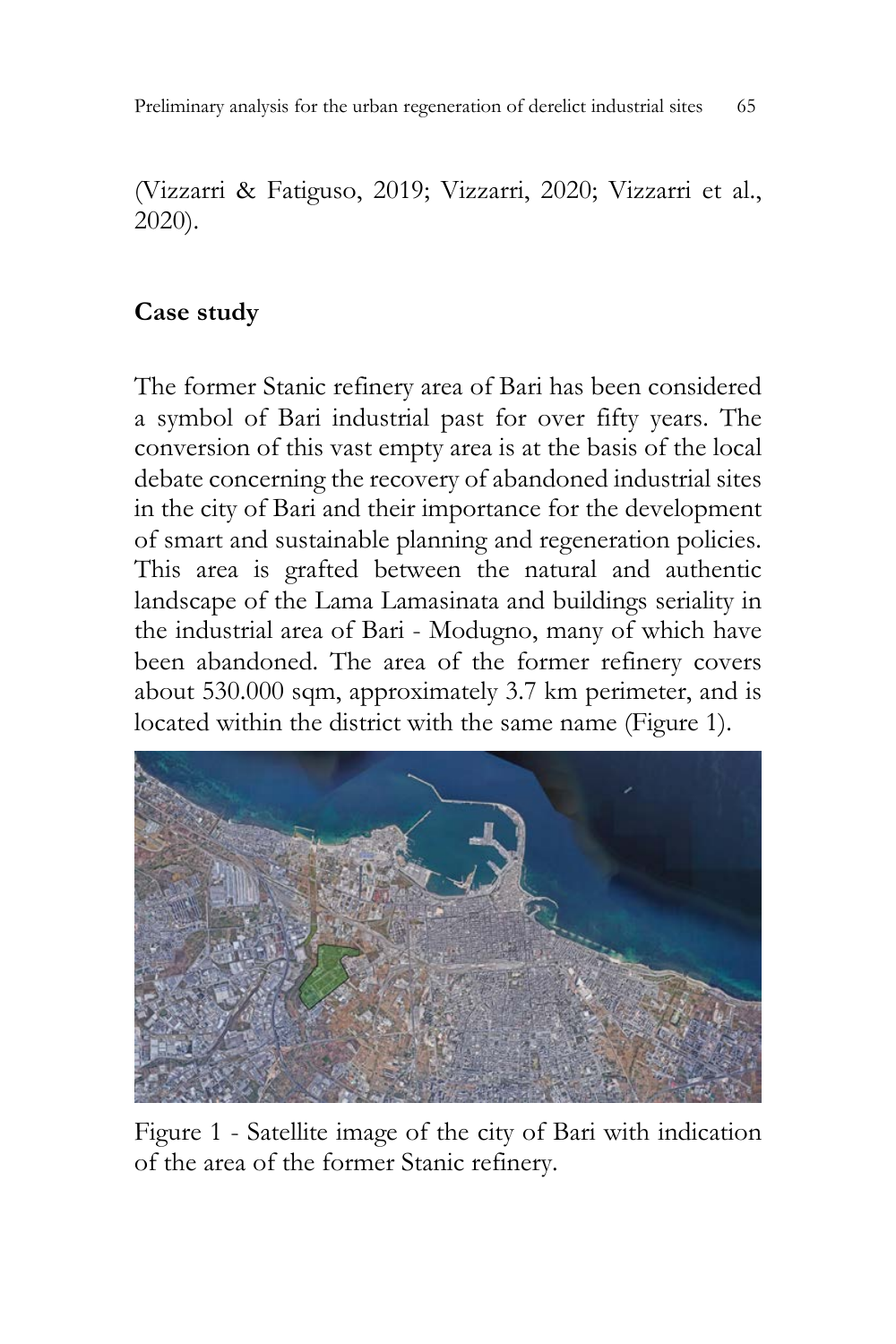## Historical analysis

This section traces the salient stages of development and transformation of the Stanic area, up to its abandonment and progressive dismantling. From the information acquired on the architectural evolution of the refinery's time, it emerges that the industrial site has undergone many transformations over time that have gradually changed the composition of its spaces.

Today, after the dismantling and repeated remediation of the site (1999-2010), only a few buildings remain which preserve the historical character of the industrial area. To understand the urban development that the Stanic area has undergone over the years, the evolutionary history of the area is analysed.

Built in 1937, the Stanic industrial complex began operating in 1938. Over the years, the area in question has undergone significant expansions, due to the growth in demand, the increase in processing and the subsequent differentiation of processes. In particular, from 1947 to 1967, to obtain the possibility of developing new fuels, new tanks and infrastructures were added in the already rich presence.

The refinery was active in the area until 1974, and until the 1990s it assumed the function of coastal storage. After the disposal of the cisterns, which took place in 2002, and the subsequent reclamation of the area, which lasted until 2010, the situation has remained unchanged within the area up to the present day.

The high level of degradation of the Lama Lamasinata, the environmental, acoustic and air pollution and the proximity to an industrial area without attraction promoted the growing tendency of the site to remain unused and to make it less prone to be subject to new transformations (Figure 2).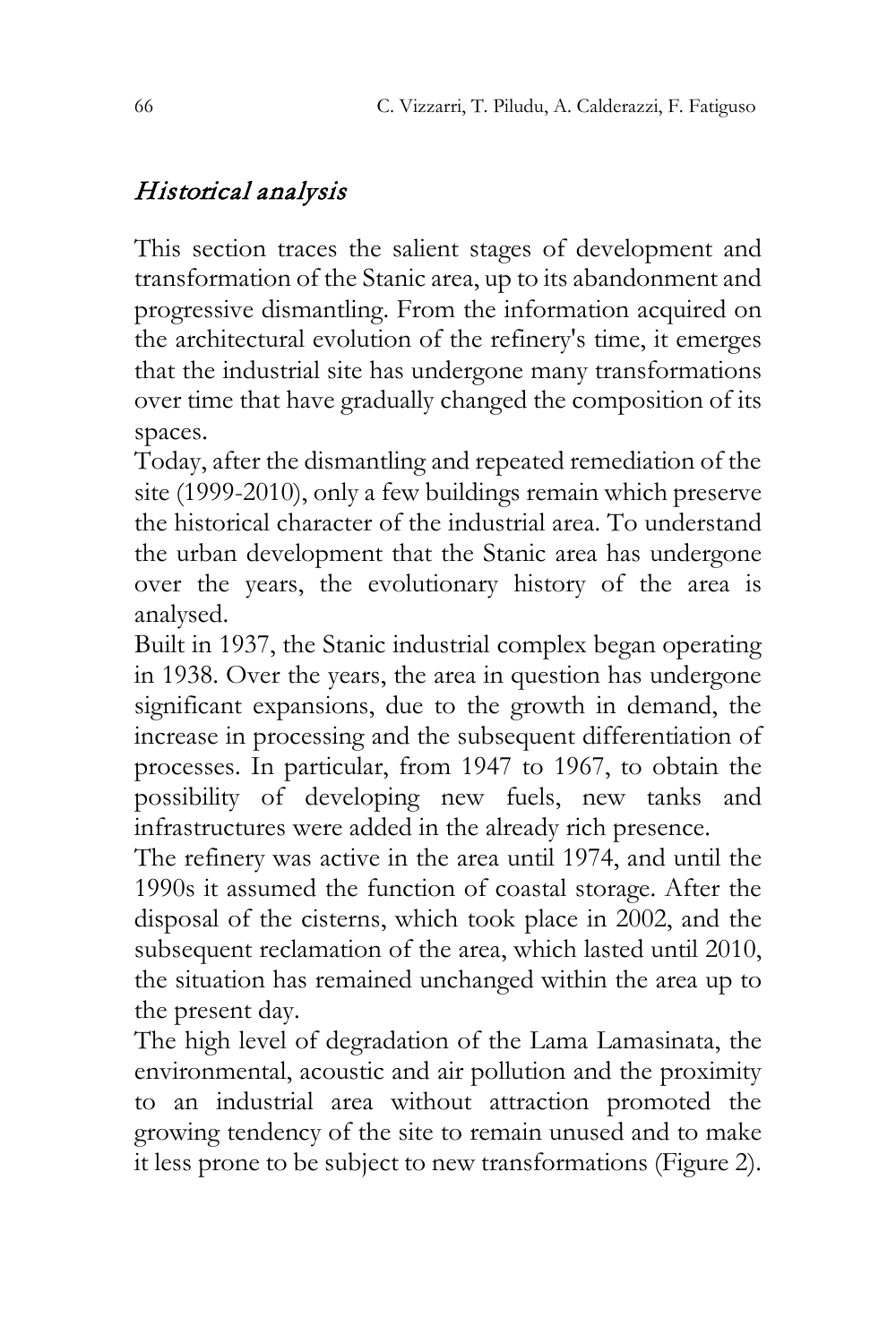## Environmental analysis

The refurbishment of abandoned or disused industrial buildings is a difficult process to manage, since it is characterized, in most cases, by problems related to site pollution and consequences for future generations in terms of health and economic commitment. The remediation of these areas entails a significant increase in costs for the realization of the conversion project. At the same time, it becomes an opportunity to transform the city, create new possibilities and change the quality of the surrounding urban fabric. This concept is strengthened considering the environmental and landscape aspect as another key element to be incorporated into the building design and urban regeneration process. One of the main characteristics that the Apulian territory presents are shallow erosive furrows that convey rainwater to the sea, called "Lama". These canals present a high porosity of the soil with circulation of water in the subsoil. Considering the extreme proximity of the Lama Lamasinata to the site of the former Stanic refinery, the aim is to regenerate, protect and re-naturalize not only the abandoned industrial area, but also to include the surrounding areas, creating an ecological urban system. The Preliminary Planning Document (DPP) (Comune di

Bari, 2008) identifies this natural system as the main feature to develop sustainable regeneration policies, reusing soils as agricultural spaces, managed by the population, keeping in mind the hydraulic characteristics and relative hazards of the rivers.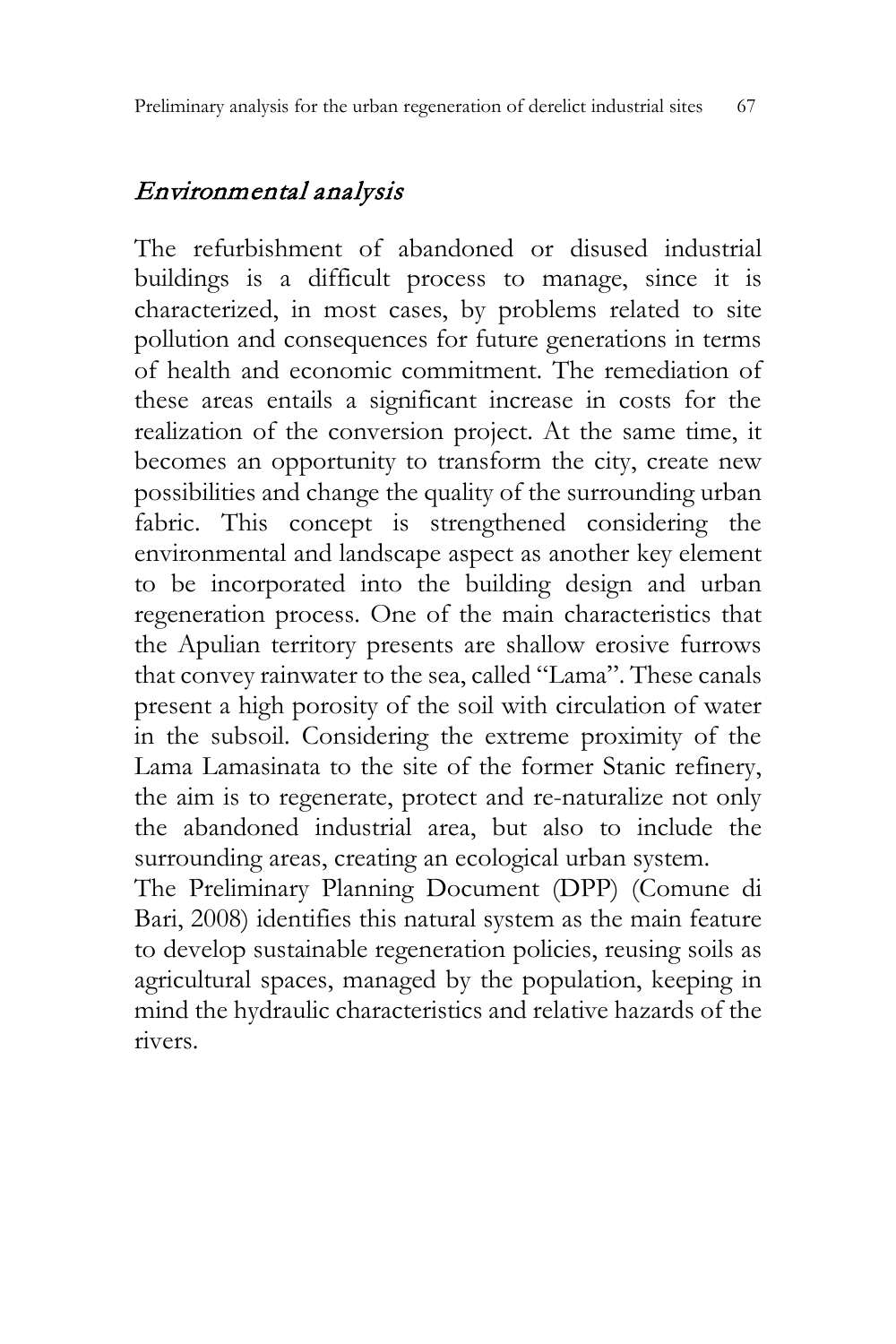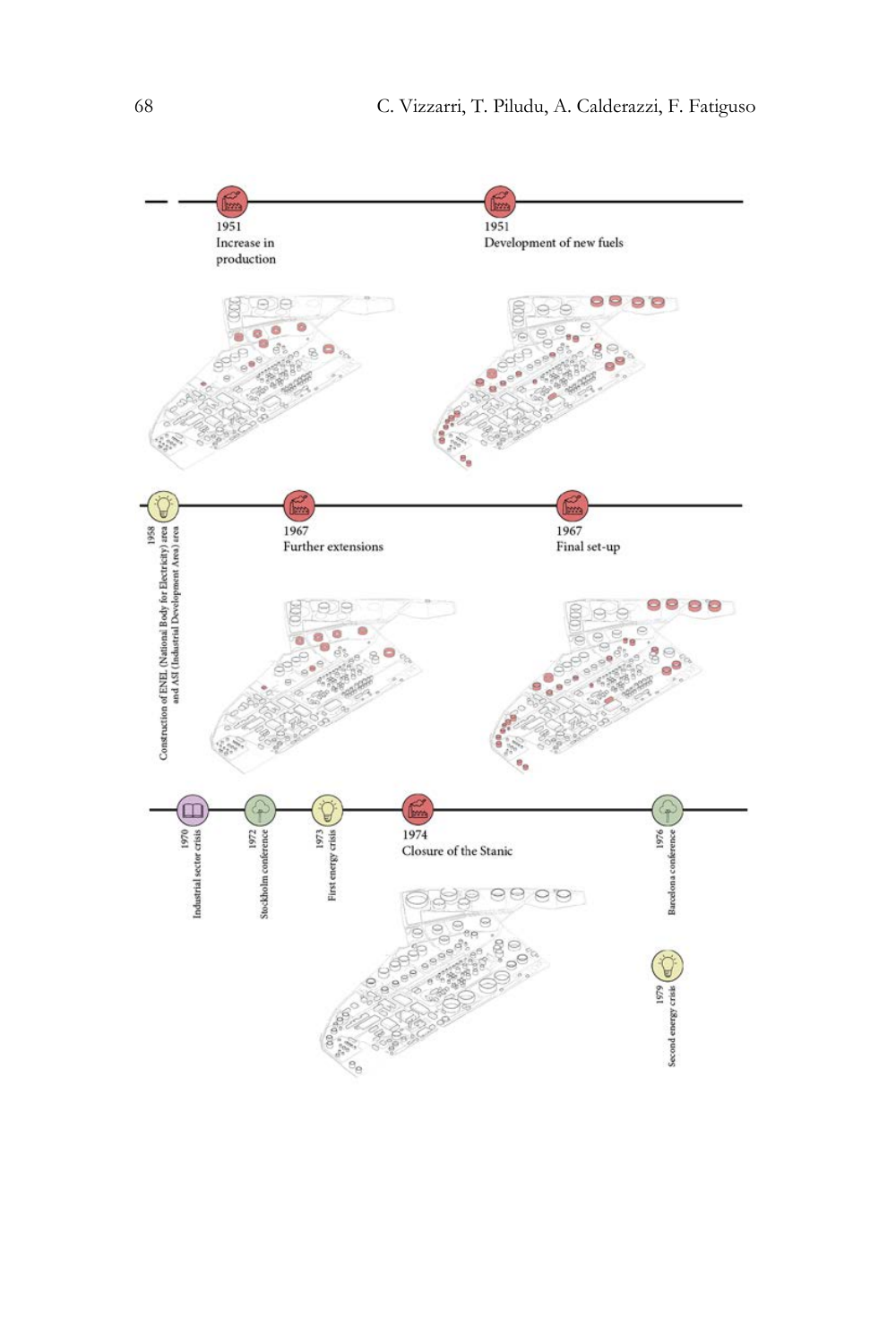

Figure 2 - Representation of the temporal evolution of the Stanic refinery (Piludu, 2017).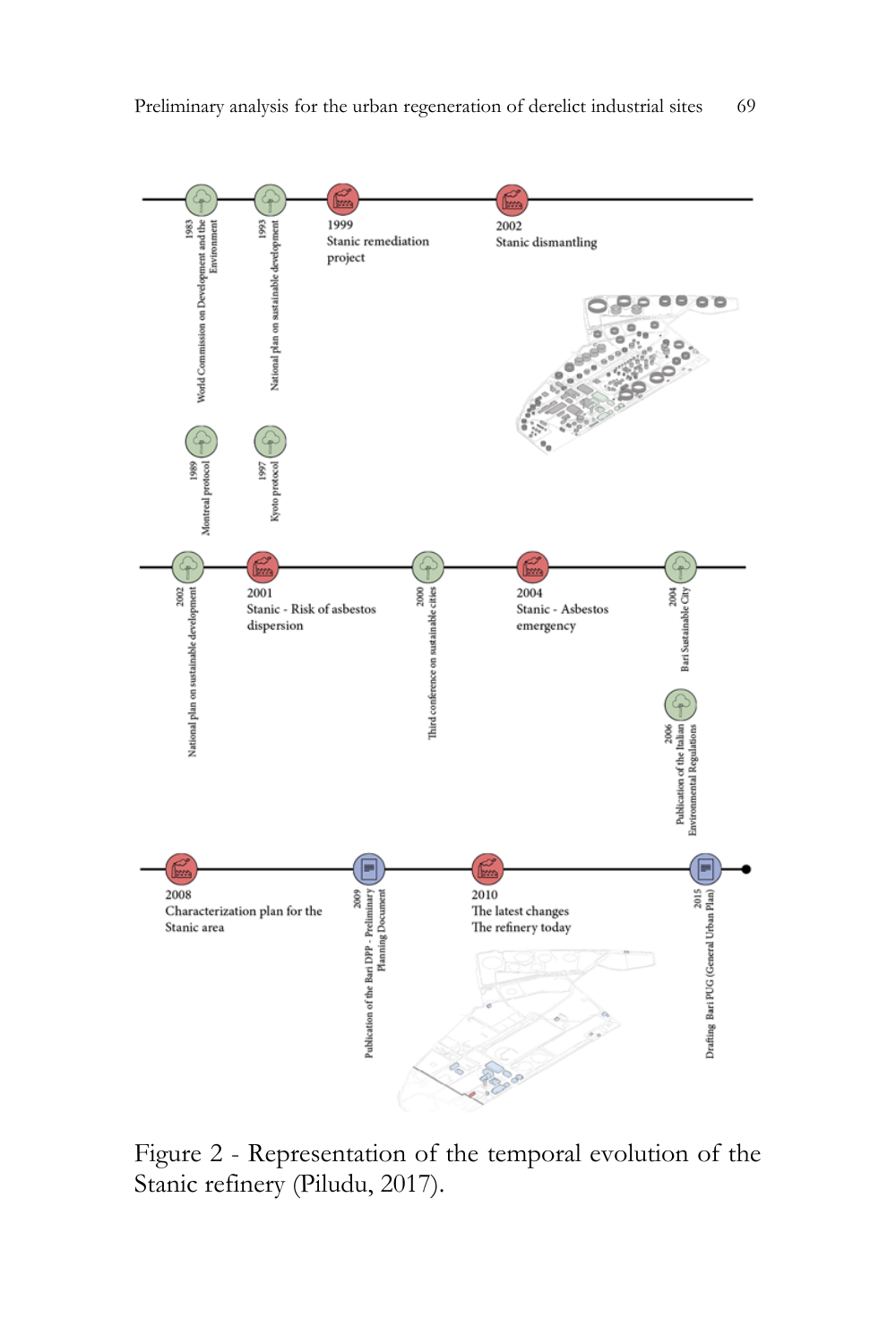Lama Lamasinata is affected by scarce natural sensitivity and urban decay. Its path is marked by several interruptions, like dams and infrastructures, or artificial elements as terraces that modify in an impressive way the landscape continuity increasing hydraulic risks.

Over the years the Municipality of Bari and local authorities have proceeded to carry out various interventions of mitigation, gradually increasing the degree of artificialisation of the canals and consequently triggering a process of serious alteration of balance relationships between surface and underground hydrology.

The rural landscape is characterized by the dominance of cultivated fields, especially with olive groves and vineyards. The green areas are related to the native tree essences that make up the natural and environmental system of the Lama Lamasinata. This landscape has been defaced, over the years, by the high degradation, the transformations of the urban fabric by human and pollution caused by the presence of illegal landfills. Urban interventions and improper uses have progressively triggered processes of reduction and fragmentation of the herbaceous, shrub and arboreal cover of erosive furrows so much that in some cases spontaneous vegetation is presented in residual form.

## Physical-morphologic analysis

At the time of its construction and expansion, the refinery contained hundreds of structures including buildings, warehouses, service rooms and tanks. Today only a few buildings remain in the refinery site. The research carried out has made it possible to identify 18 buildings: eight are the historic entrance of the refinery, two are tanks and eight are other buildings for storage use scattered in the abandoned area (Figure 3).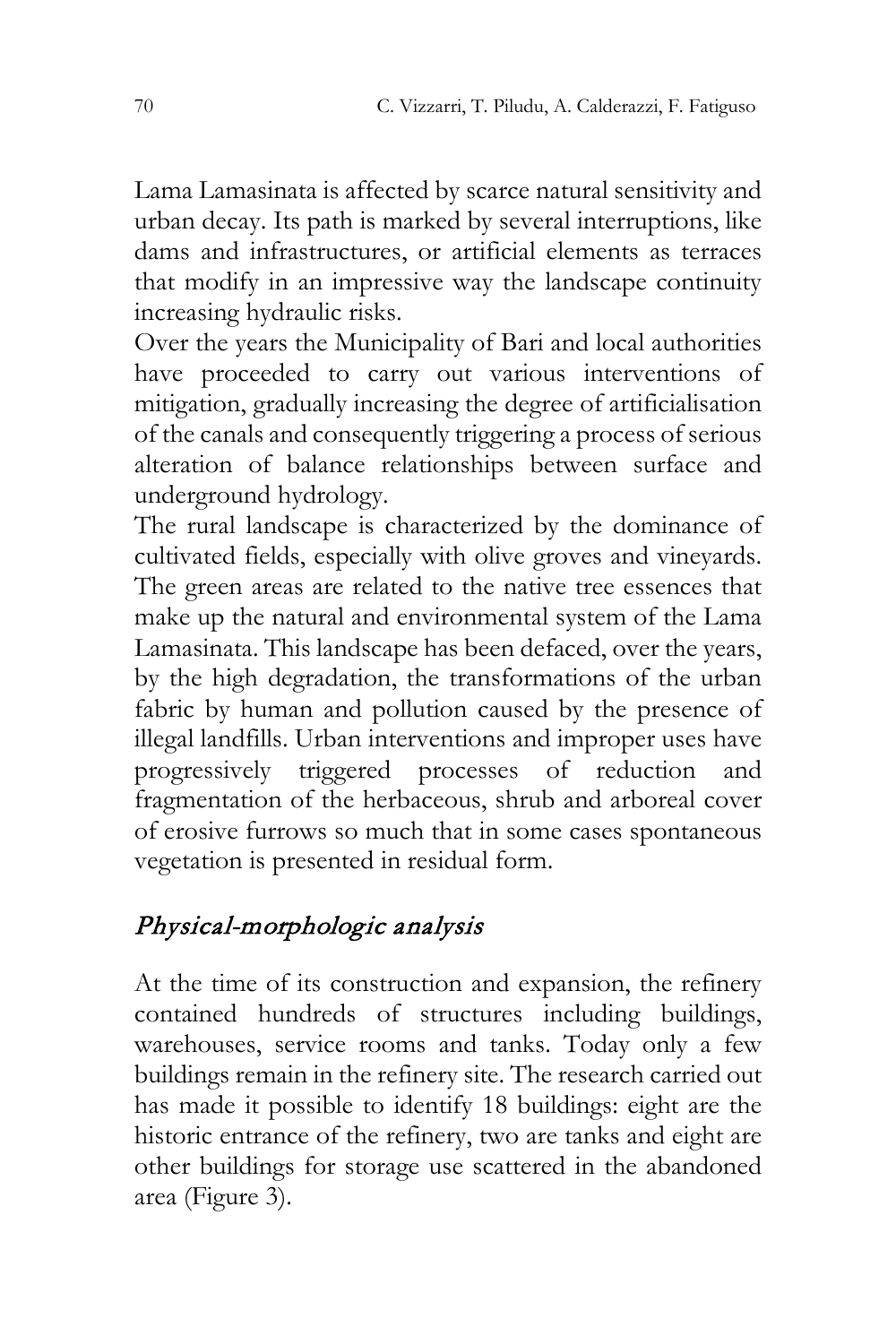Preliminary analysis for the urban regeneration of derelict industrial sites71



Figure 3 - Stanic area buildings and characteristics (Piludu, 2017).

The most relevant buildings, from an architectural point of view, are those facing the main avenue, of which there are still evident traces. The six buildings, described in Table 1, have been surveyed and analysed to understand the possible functional scenarios to insert in these industrial spaces.

All the existing buildings present advanced conditions of physical obsolescence caused by neglect and by the disposal of the refinery.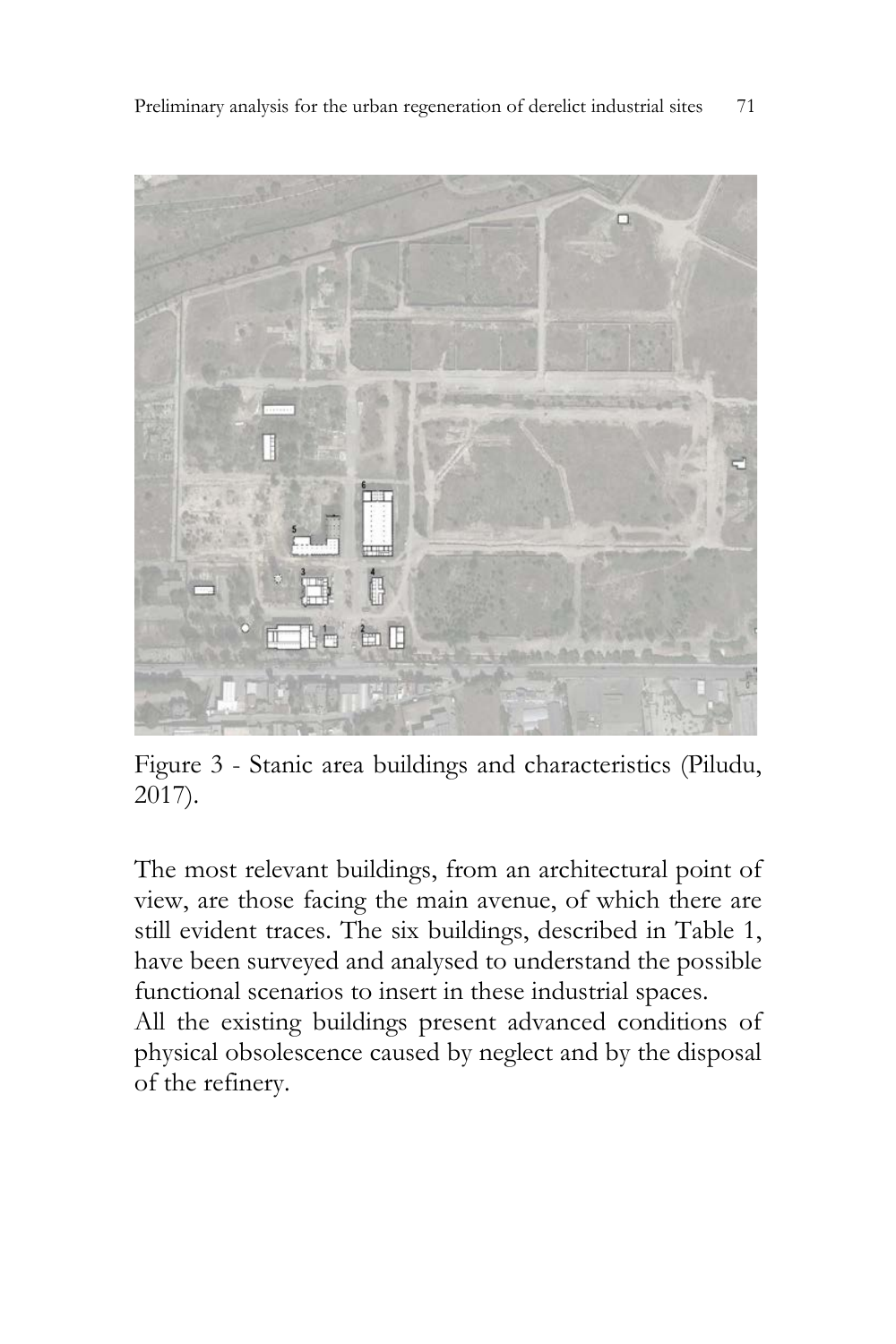| <b>ID</b>      | Plans and sections             | <b>Building</b><br>function | Year | Structure<br>typology                                                                                                                                                  | <b>Surface</b>      |
|----------------|--------------------------------|-----------------------------|------|------------------------------------------------------------------------------------------------------------------------------------------------------------------------|---------------------|
| $\mathbf{1}$   |                                | Reception                   | 1936 | Concrete, two<br>storey buildings                                                                                                                                      | 360 $m2$            |
| $\overline{2}$ | $n - n$<br>000000              | Infirmary                   | 1936 | Two volumes<br>joined with a<br>reinforced<br>concrete bearing<br>structure.                                                                                           | 459 $m2$            |
| 3              | $\frac{1}{\log n}$             | Chemistry<br>laboratory     | 1936 | Volume of a<br>single mezzanine<br>with load-bearing<br>structure in<br>reinforced<br>concrete.                                                                        | $806 \; \text{m}^2$ |
| $\overline{4}$ | analo o oinen<br>analo n oinen | Management<br>and offices   | 1936 | Volume with two floors<br>outside earth with load-<br>bearing structure in<br>reinforced concrete.<br>Load-bearing staircase<br>placed on the back of<br>the building. | $714 \; \text{m}^2$ |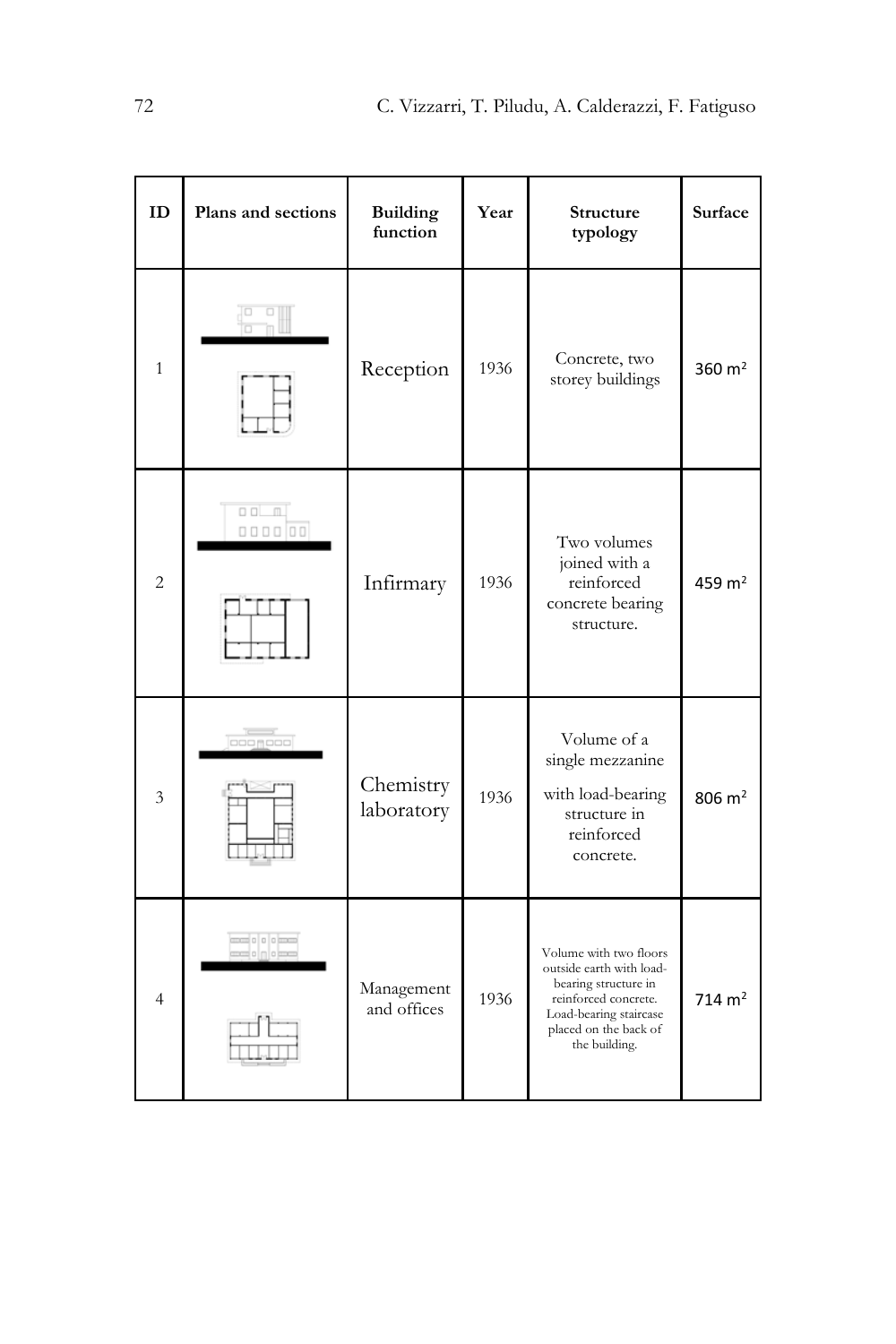

Table 1 - Analysis of pre-existing buildings in Stanic refinery (Piludu, 2017).

# Urban analysis

The connection of the area with the city consists mainly of urban roads for transports, while alternative routes of soft mobility are completely absent. The main entrance to the area overlooks the urban road of Via Bruno Buozzi, which connects the area to the F. Crispi Metro station and the F. Crispi railway station, until the waterfront. Via Bruno Buozzi, represents one of the most important crossing axes of the city, and allows the connection of the site to the nearby routes SS96 and SS16. Another important urban street of the quartier is Viale Europa, which runs alongside the ENEL electric power area adjacent to Stanic and which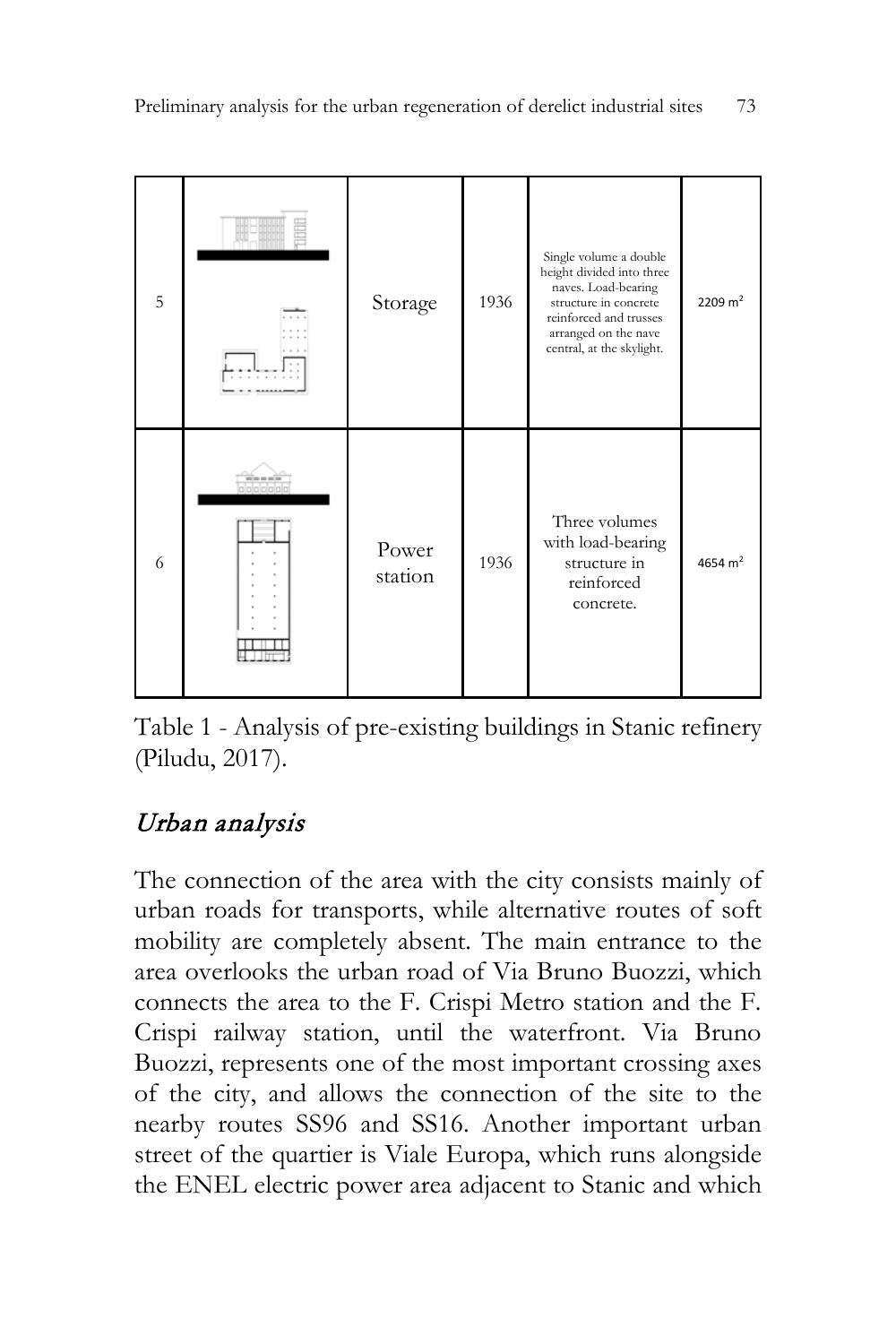

connects the city to the San Paolo district, crossing the Lama Lamasinata (Figure 4).

Figure 4 - Urban analysis map (Piludu, 2017).

Inside the former industrial area, it is still possible to see the remains of the internal viability of the refinery, characterized by a cardo-decuman structure and a series of orthogonal paths. The internal infrastructure system identifies strong connections with the city and the presence the old railway path. Analysing some links with the greatest functional polarities of the city immediately highlights the scarcity of direct connections and the high times and distances to reach Stanic district (Figure 5). Public transportation would be optimal in terms of traffic and environmental impact, but the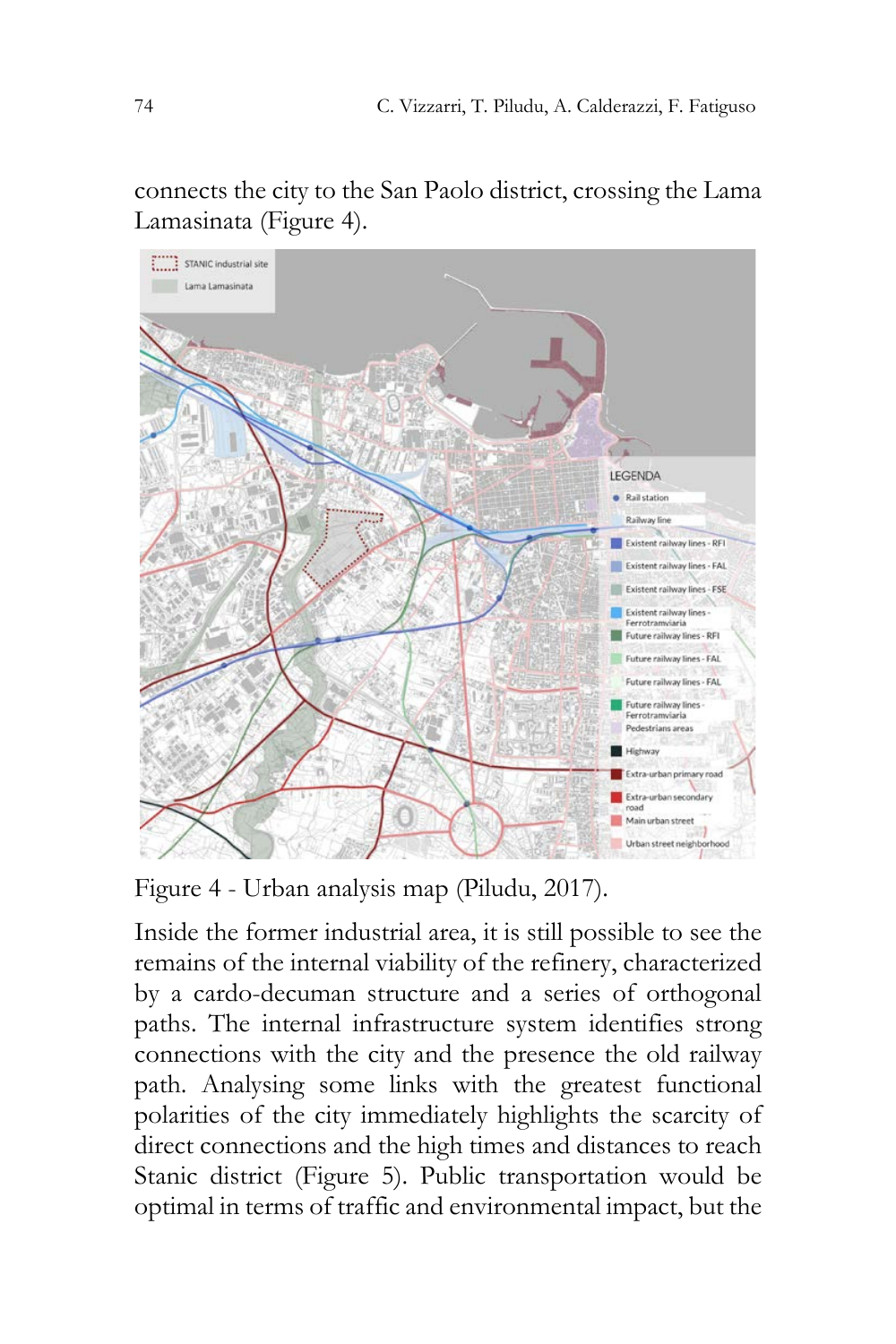area does not have a strong network of bus connections, so it is cheaper and convenient for people to arrive at the refinery on feet.



Figure 5 -Isochronous connection between the Stanic area and the functional polarities of Bari. (Piludu, 2017).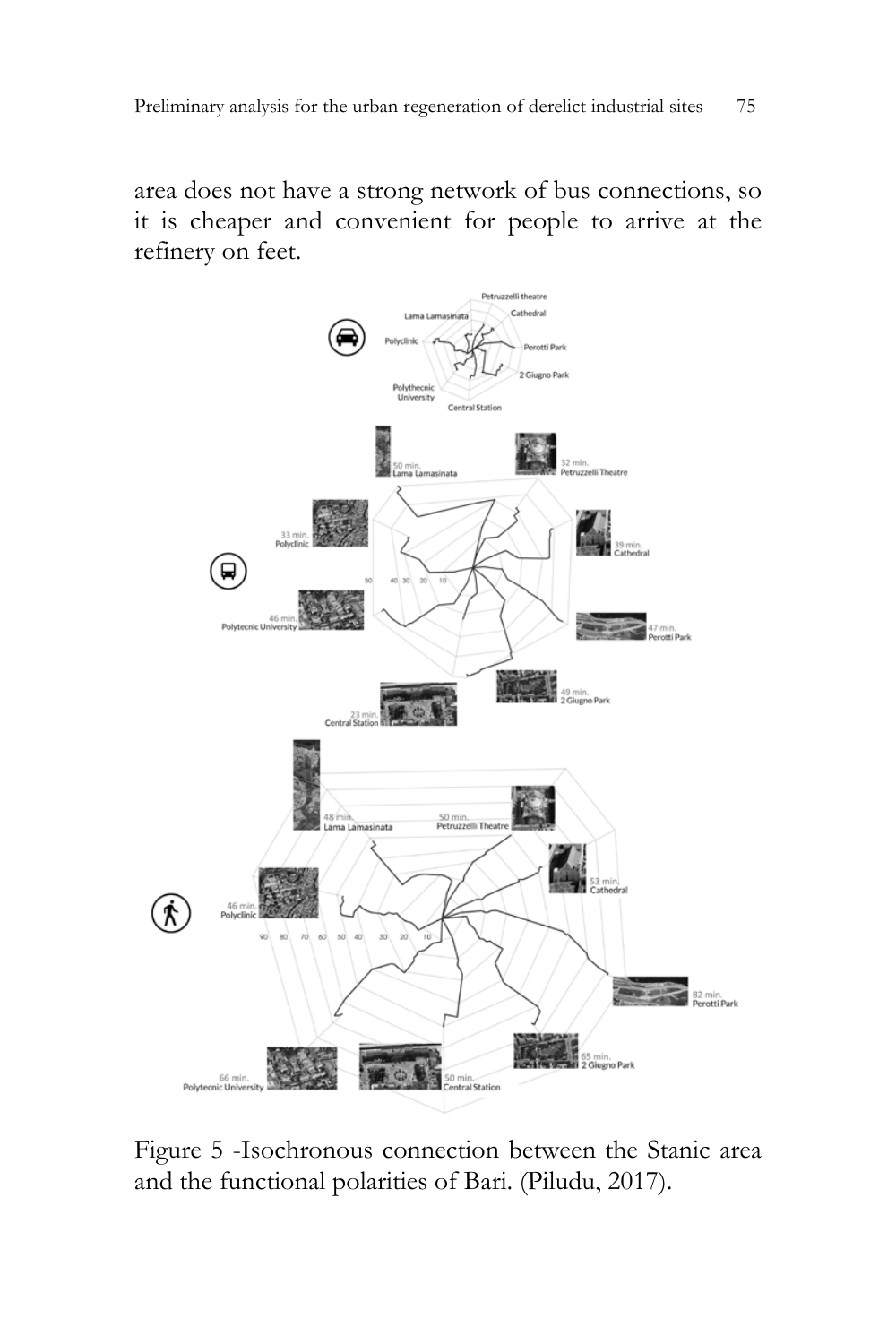Although the area appears distant and difficult to reach, with an adequate connection to the main polarities it can absolutely be integrated with the rest of the polarities, developing a unique landscape scenario. Analysing the area in detail, it is clear how much its vastness makes it challenging to move on foot. The perimeter of the area is just over three kilometers and a half. This means about forty minutes walking. The problem is partially solved walking on the east-west axis, long about two kilometers (Figure 6).



Figure 6 - Travel times inside the Stanic area (Piludu, 2017).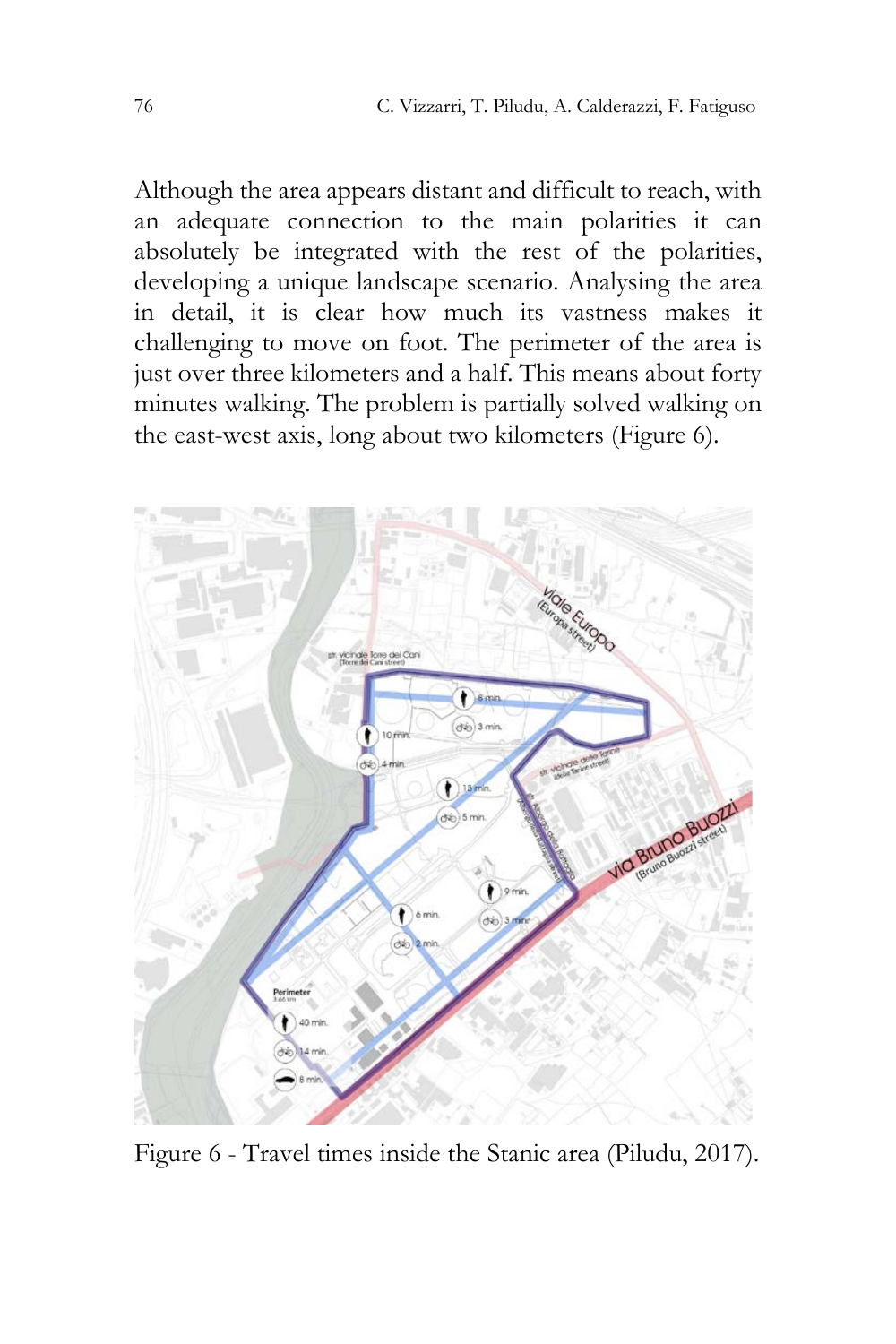Considering that the site is close to the Lama Lamasinata, the connection of the Stanic refinery with the city, through pedestrians and cycle paths, could be an optimal solution. Slow mobility, especially cycle paths, could become a fundamental resource for the use of this abandoned area.

## Social analysis

The Stanic district is part of the Municipio 3 area of Bari, together with San Paolo, Marconi, San Girolamo, Fesca, and Villaggio del Lavoratore neighborhoods. Analysing the context from social, cultural and community perspectives, it is possible to identify the needs of the population and create a project tailored to them.

The area around the Lama Lamasinata appears strongly fragmented and isolated from the rest of the city. Due to the absence of connections and structures capable of catalysing attention in this marginal district, the landscape and the entire periphery of San Girolamo, San Paolo and Stanic districts present high level of degradation and obsolescence. The former services, after the refinery divestment, gradually closed or moved to other parts of the city, bringing the district to the current degraded situation. A few services are located near the social housing residential complex (IACP), where it is possible to find a nursery school, a post office, an elementary school, a pharmacy, and some other small shops for necessities. There are no cultural or sports polarities, in the absence of which the residents are forced to travel by car to reach places in the city with more services.

Considering the urban scale, the main data regarding the structure of the population residing in 2011 in the Stanic district is showed in the Table 2 (Comune di Bari, 2017). By comparing the data from 1991 and 2001 and then from 2001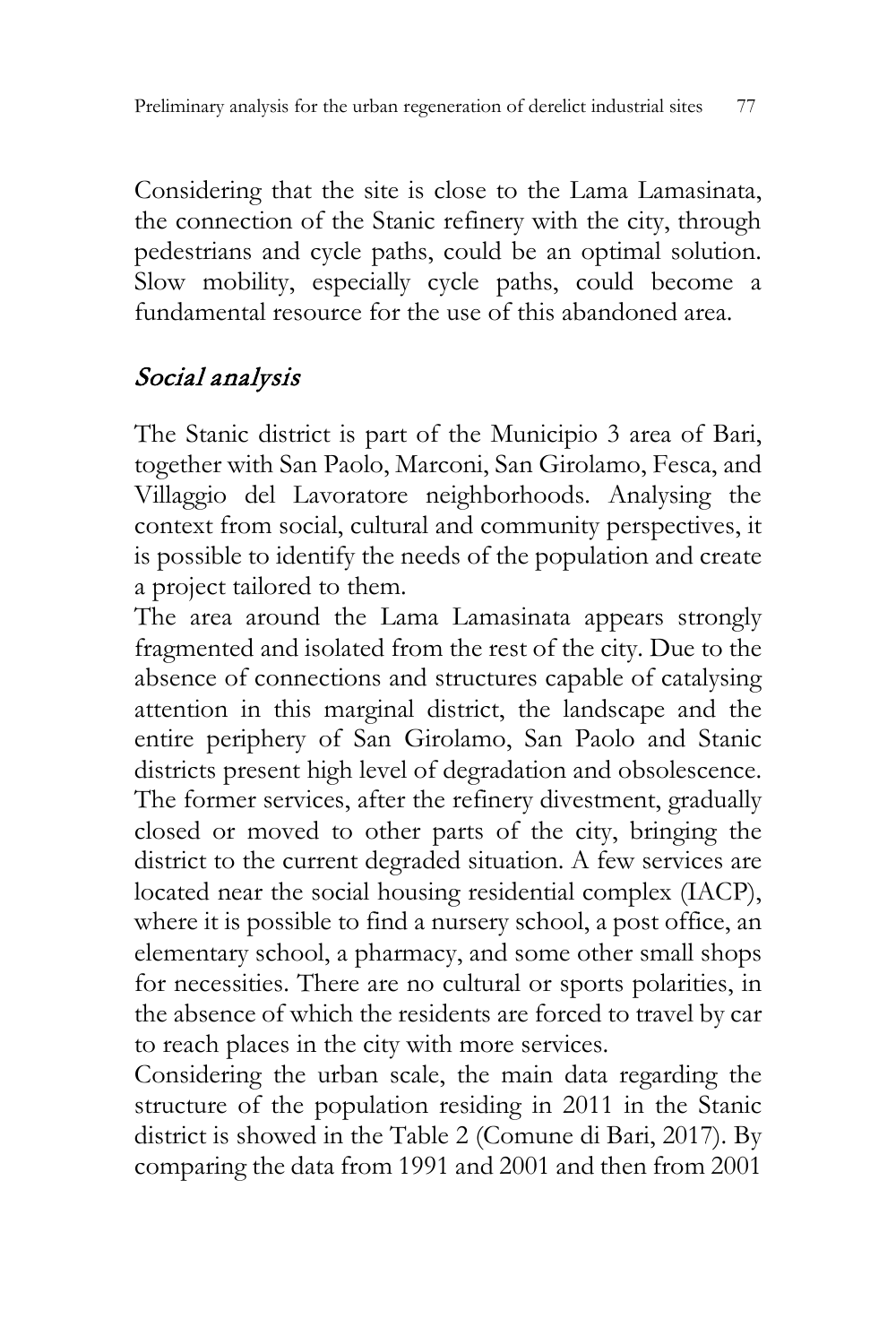to 2011, a decrease in the population is shown in Tables 3a and 3b (Comune di Bari, 2017).

|             |                                       | People residing on $08/10/2011$ |                                           |                                  |                            |                            |  |  |  |
|-------------|---------------------------------------|---------------------------------|-------------------------------------------|----------------------------------|----------------------------|----------------------------|--|--|--|
| District    | Total                                 | Men                             | Women                                     | Foreign<br>citizens              | Children of<br>$0 - 5$ age | People of<br>20 - 29 age   |  |  |  |
| Stanic      | 3.555                                 | 1.776                           | 1.779                                     | 92                               | 227                        | 467                        |  |  |  |
|             |                                       |                                 | Number of resident families on 08/10/2011 |                                  |                            |                            |  |  |  |
| Total       | With nominees or<br>citizen foreigner |                                 |                                           | Single-<br>component<br>families | Surface<br>inhab./sq km    | Density<br>inhab./sq<br>km |  |  |  |
| 31<br>1.254 |                                       |                                 | 234                                       | 10,55                            | 337                        |                            |  |  |  |

Table 2 - People and families registered as residents on October 8, 2011 in the Stanic district.

|        | Variations from 1991 to 2001 |       |       |               |          |          |  |  |  |
|--------|------------------------------|-------|-------|---------------|----------|----------|--|--|--|
|        |                              | Value |       | $\frac{0}{0}$ |          |          |  |  |  |
|        | Total<br>Women<br>Men        |       | Men   | Women         | Total    |          |  |  |  |
| Stanic | $-629$                       | - 497 | - 665 | $-20,13$      | $-24,21$ | $-22,19$ |  |  |  |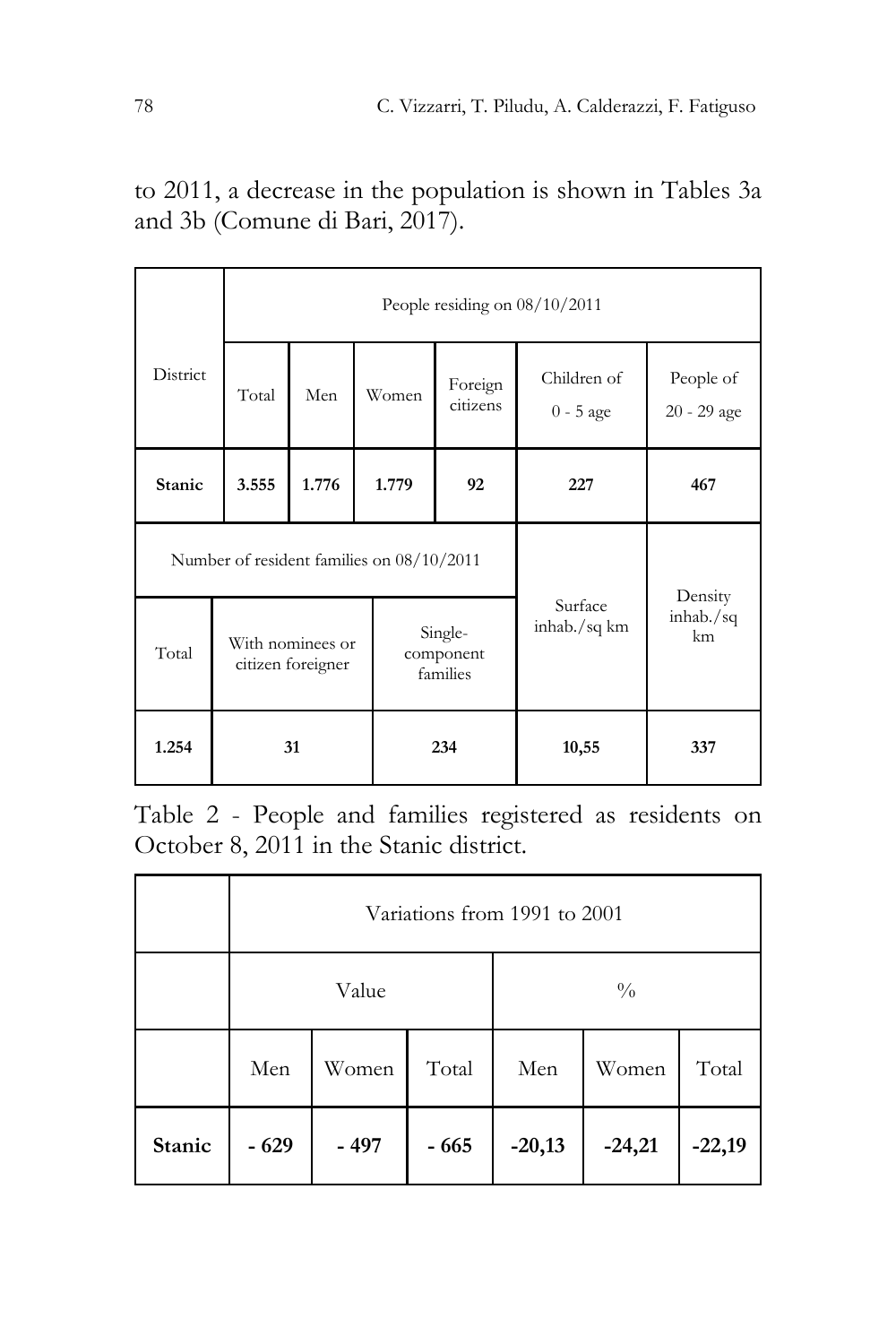Table 3a - Resident population registered in the Stanic district, divided by sex and former administrative quarters  $(1991 - 2001)$ .

| Variations from 2001 to 2011 |       |       |               |       |       |  |  |  |
|------------------------------|-------|-------|---------------|-------|-------|--|--|--|
|                              | Value |       | $\frac{0}{0}$ |       |       |  |  |  |
| Men                          | Women | Total | Men           | Women | Total |  |  |  |
| 291                          | 267   | 558   | 16,39         | 15,01 | 15,70 |  |  |  |

Table 3b - Resident population registered in the Stanic district, divided by sex and former administrative quarters  $(2001 - 2011).$ 

### **Multi-Criteria Decision-Making (MCDM) Analysis**

The widespread diffusion of MCDM Analysis in urban planning is connected to the need of justifying feasible policy choices and to the possibility to involve a large number of people in the process (Belton et al., 2002; Huang et al., 2011; Nijkamp et al., 1990; Ksiazek et al., 2015). The identification of qualitative data, using evaluation schemes to solve planning problems, is an important communication tool to facilitate decisions. The decision support system simplifies the selection of adequate strategies of conversion of disused industrial sites. In order to set up a procedure for the selection of the most suitable adaptive reuse solution for the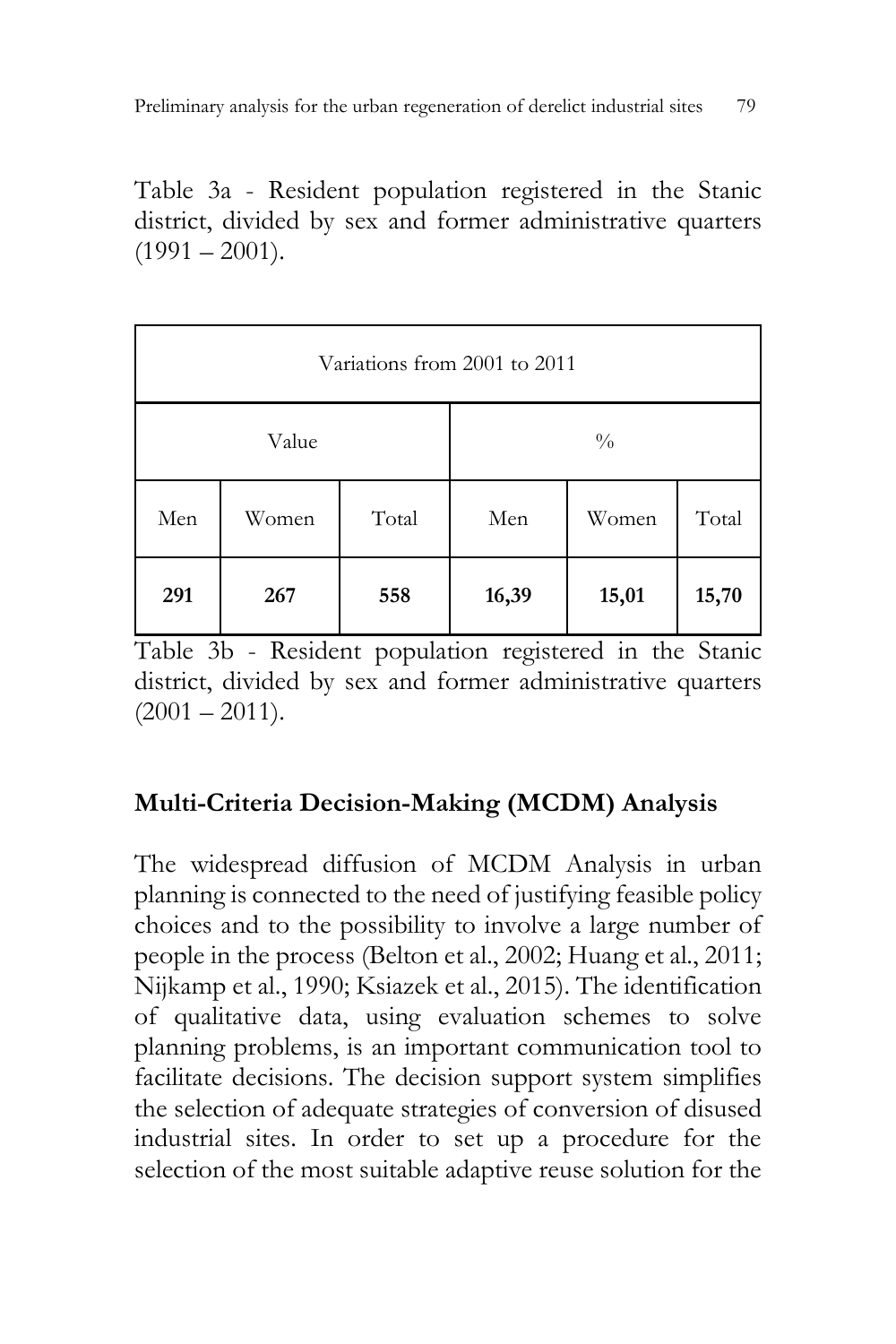Stanic site, the first step regards the definition of preliminary design parameters and interventions.

This section applies six macro-phases, already summarized in the previous sections. The three initial parts identify and describe the sub-attributes, the hypothesized uses and the criteria value functions. The fourth part focuses the attention on the selection of decision makers for the creation of focus group to evaluate parameters in relation to each design proposal, considering the quantitative data of each value function. The last two parts implement the MCDM Analysis, multiplying each weighted parameter with the corresponding coefficient obtained by the value function for that specific solution. This methodology identifies the most suitable transformation intervention for the Stanic refinery.

### Attributes definition

It has been generally agreed that Multi-Criteria Decision Analysis (MCDM) may simplify decisions, taking into account available technical information and design factors. These methods consider several criteria simultaneously and help decision makers to select the feasible scenario for the conversion of disused sites (Ferretti et al., 2014; Giuliani et al., 2017). As previously mentioned, the first step of this process consists in the structuring of the decision problem, underlining and describing all the sub-attributes that should be considered in the preliminary design survey. In particular, starting from the four main topic analysed, major factors that can influence the choice of the optimal design solution for Stanic area have been identified. The selected criteria are described as follows:

- *1. Social analysis parameters (8)*
- Job opportunity: analysis of the quantity and quality of job that the new destination offers.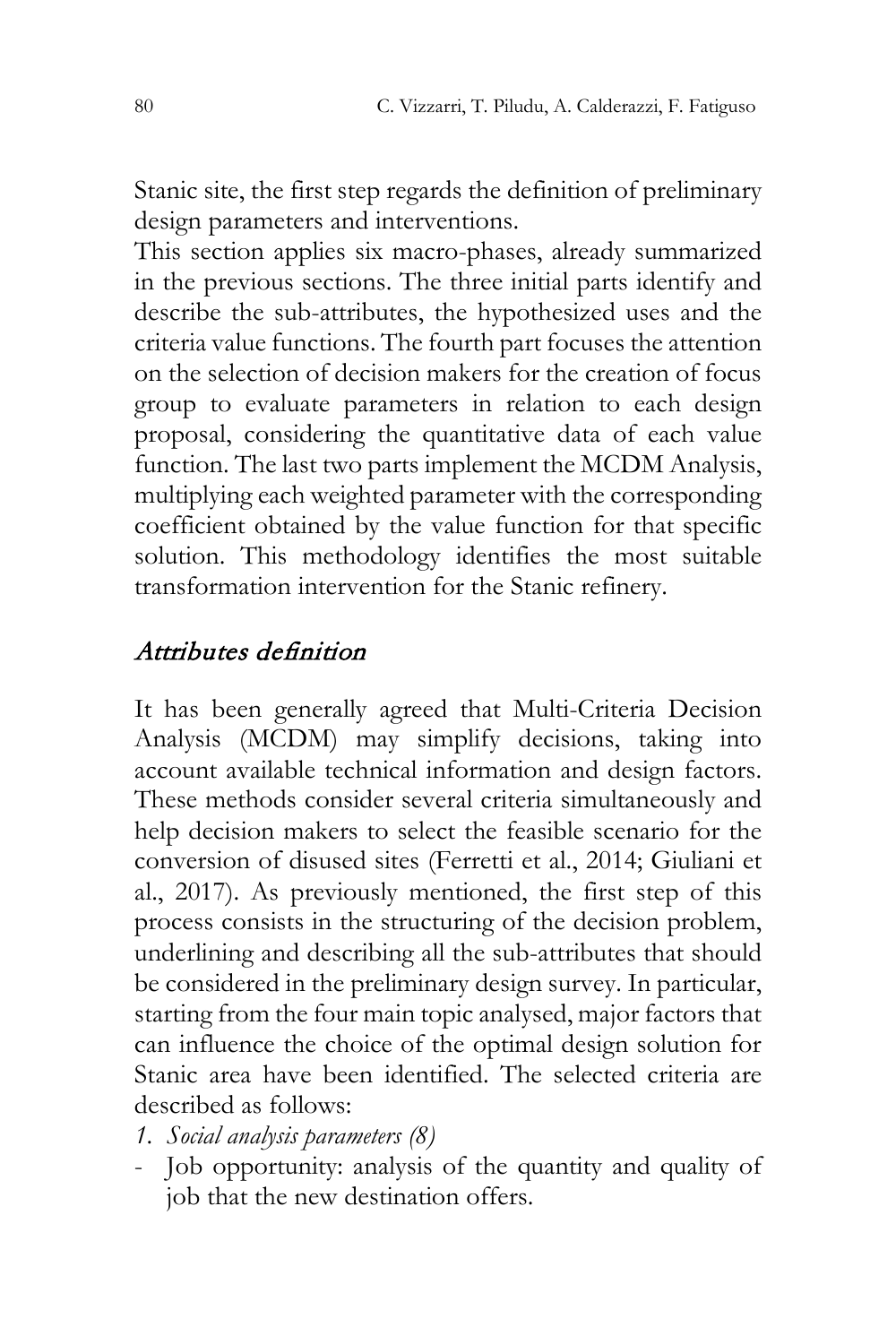- Public spaces and green areas: analysis of the quantity and quality of the present public spaces and green areas. Green areas and public spaces are places of aggregation, socialization, and act as catalysts for inhabitants and visitors to the city.
- Pedestrians areas and slow mobility: the presence of sustainable roads makes it possible to improve the socialization and use of public land by visitors and residents. The amount of slow mobility routes and public spaces guarantee the development of society and urban asset.
- Services: the quantity, differentiation and quality of functions that can promote Stanic as a stable, sustainable and self-sufficient city context. It allows to increase the wealth of its inhabitants and thus to improve their living conditions.
- Social activities: increasing of the satisfaction of the inhabitants and quality of life. This parameter evaluates the presence of activities to create neighbourhood relationships and social inclusion.
- Attractiveness: the ability of an area to attract and manage different flows of people due to its activities or structures.
- Connection with the city centre: the analysis of the times and methods of moving not only between the services and places within the project area but also with the rest of the city makes it possible to identify and trace the best connection routes to the various services.
- Gentrification: the insertion of new services and fast public mobility increases the quality of life and reevaluates district role in the city urban structure.
- *2. Physical - Morphologic analysis parameters (4)*
- Recovery of the historic-architectural pre-existences: study of buildings and works of considerable architectural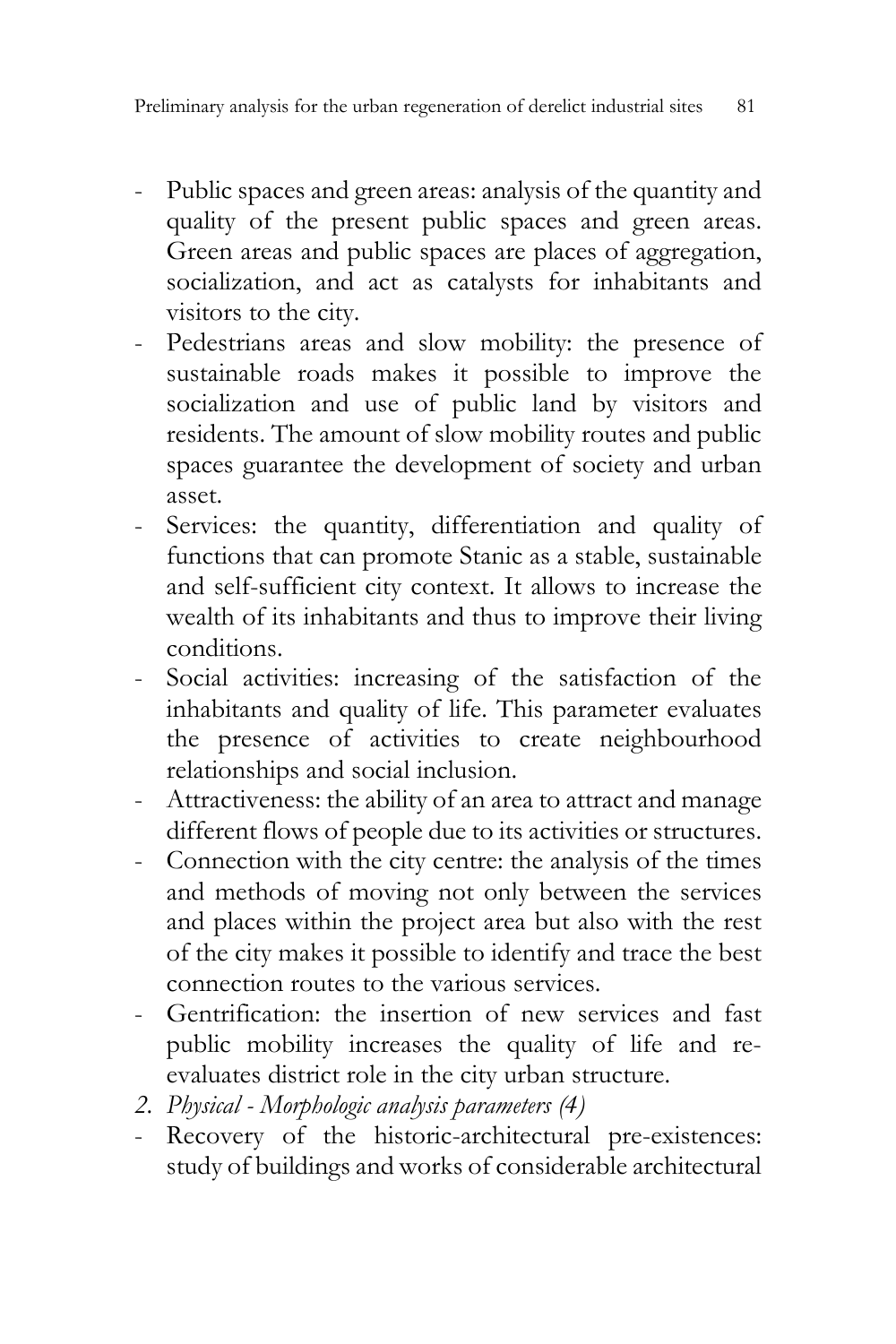or artistic interest, in order to assess the best strategy for their conservation and restoration.

- Compatibility of the intervention with the context: the analysis of the present context allows to structure feasible intervention strategies without dominating or designing elements in contrast with the pre-existences.
- Introduction of new volumes: the possibility to introduce new volumes in the existent site morphology, considering current regulations in the field of restoration, construction and urban planning.
- Maintainability: this criterion considers the feasibility of maintenance activities on an historical building.
- *3. Environmental analysis parameters (5)*
- Landscape quality: it measures the natural potential of the place and its values in terms of greenery and environmental attractiveness.
- Presence of green areas: the amount of green areas is not only important in social or landscape terms. Green areas trigger an increase in biodiversity, a better quality of air and water, having consequences on the quality of life of the inhabitants.
- Safeguard of the natural native species: the ability to enhance and conserve native species and biodiversity, making users aware of the conservation and respect of local species.
- Site renaturation and remediation: the analysis of the level of pollution and degradation of the area.
- Compatibility of the new natural species with the local context: it measures the level of integration of the planned green areas with pre-existing species, without compromising the context morphology and landscape.
- *4. Urban analysis parameters (5)*
- Iconicity: the ability of a place to be identified as a reference point for the city.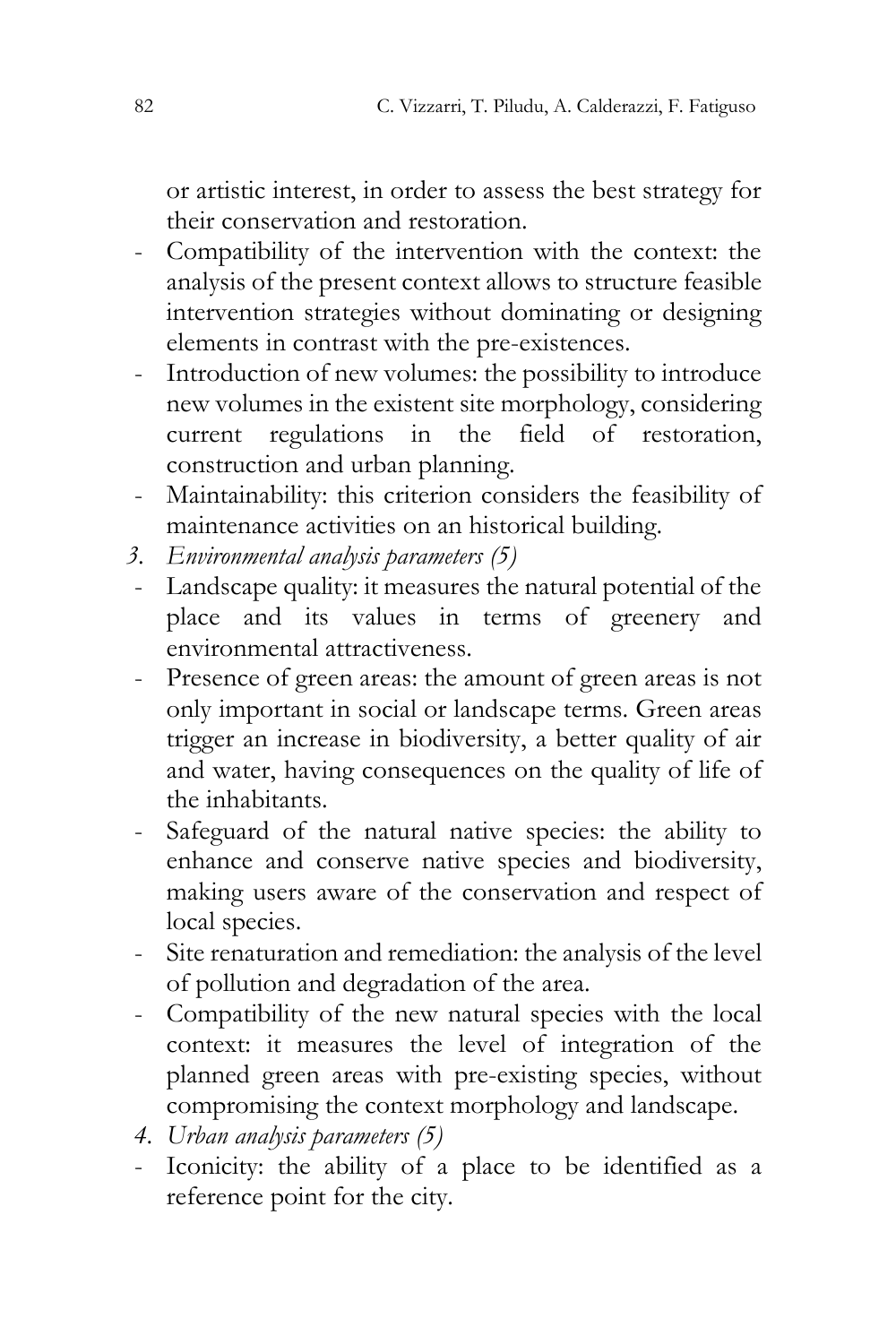- Space flexibility: the analysis of space flexibility is a fundamental prerogative for the architecture of reuse. The more flexible a space, the more it can adapt to as many functions as possible.
- Usability: the ability of an object to be used easily and without major hitches by as many people as possible.
- Flow management: it explains how, at urban level, the connections between the place and the nerve points of the city can be integrated and improved.
- Accessibility: includes the characteristics of a place to be reached easily, to be crossed with different transportation systems and by different kinds of people, with specific needs and objectives.

## Definition of value functions

The next step consists in the elicitation of the value functions, which represent mathematical graphs based on human judgements. The sub-attributes are described by a value function, which allows to evaluate each criterion to a qualitative range and facilitates pairwise comparison between items. The construction of a value function for the single criterion is a task that can be accomplished through different types of techniques (Von Winterfeldt & Edwards, 1986; Kirkwood, 1997). For the assessment of marginal value function, a range-based technique is used. In particular, for all the identified parameters, only three different qualitative graphs are identified. The first step is the description of the criteria and the identification of score range. The second step is the determination of the qualitative characteristics of the marginal value function with the specification of numerical data. Figure 7 and Table 4 describe the value functions that have been constructed for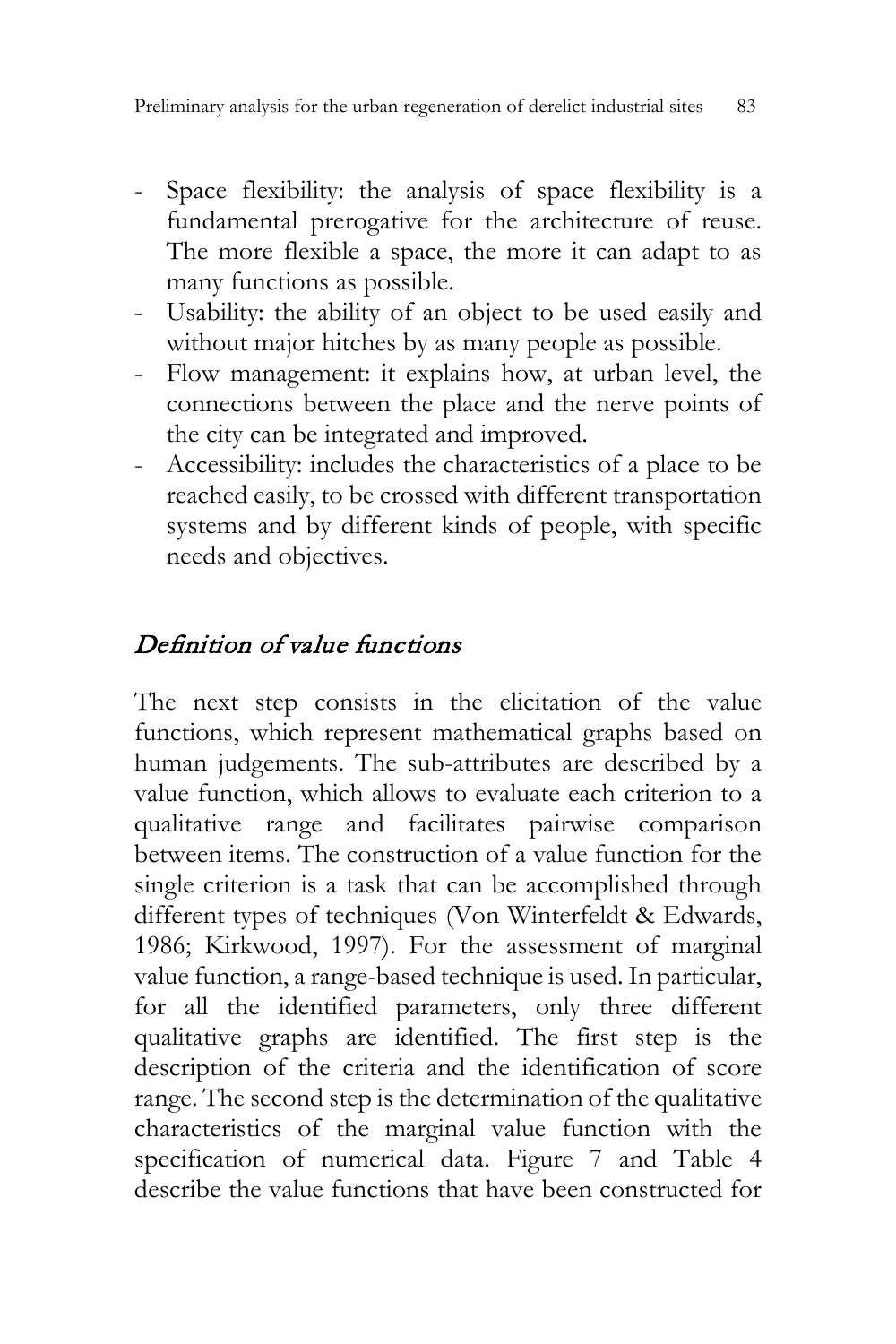the sub-criteria considered in the application and the relative scores.



Figure 7 - Value functions graphs.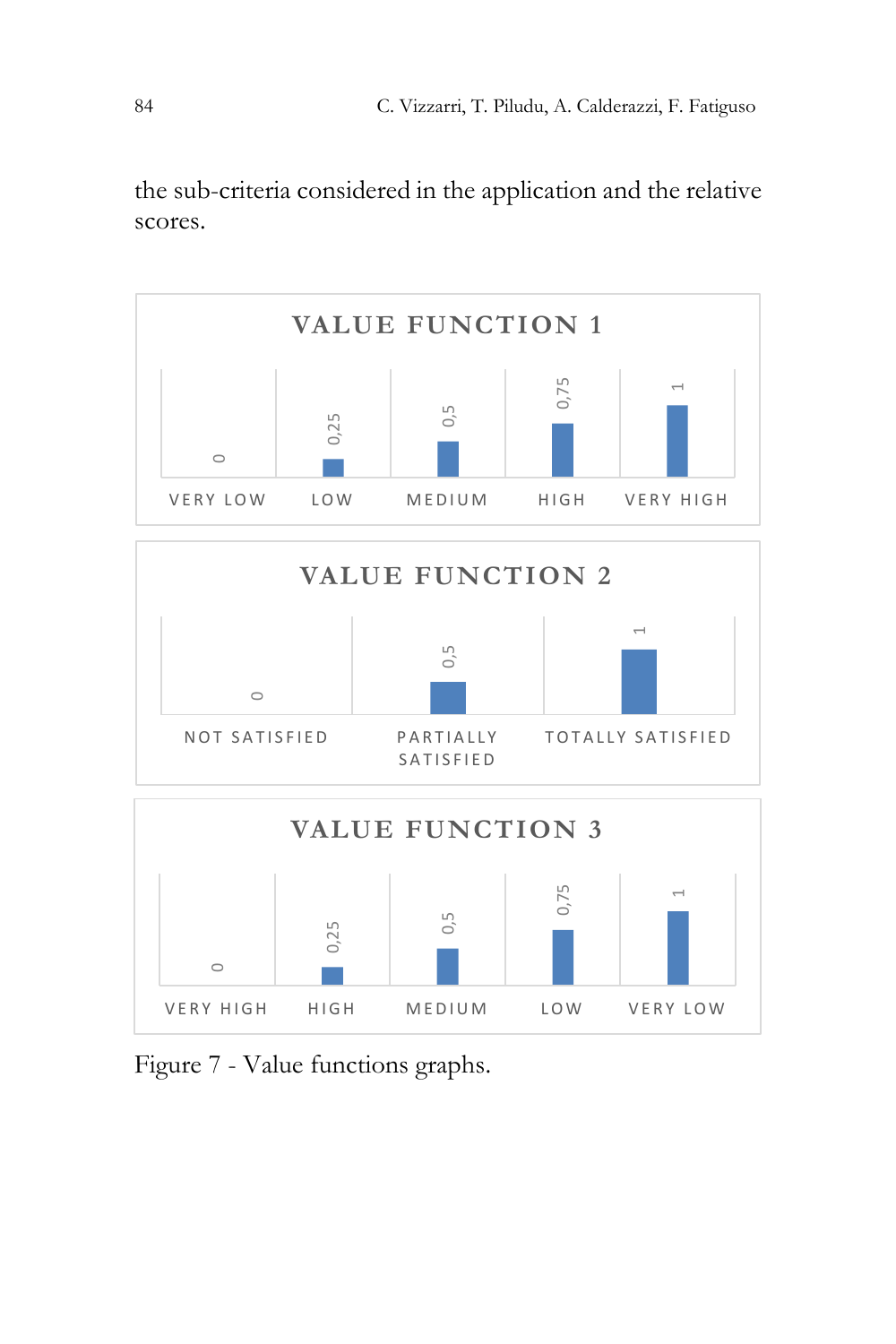| Sub-attributes<br><b>Attributes</b>         |                                                     |                        | Parameters of value functions |                         |          |                |                  |   |                |                  |                |
|---------------------------------------------|-----------------------------------------------------|------------------------|-------------------------------|-------------------------|----------|----------------|------------------|---|----------------|------------------|----------------|
|                                             | VL<br>Job opportunity                               |                        |                               | 0L                      | 0.25     | M              | $\overline{0.5}$ |   | $H$ 0.75       | VH               | 1              |
|                                             | Insertion of public spaces<br>and green areas<br>NS |                        |                               | $0$ <sub>PS</sub> $0.5$ |          | <b>TS</b>      | 1                |   |                |                  |                |
| Social analysis                             | Insertion of pedestrians<br>areas and slow mobility | $NS$ 0 PS 0.5          |                               |                         |          | <b>TS</b>      | 1                |   |                |                  |                |
| parameters                                  | Introduction of new services                        | <b>NS</b>              |                               | $0$ <sub>PS</sub> $0.5$ |          | <b>TS</b>      | $\overline{1}$   |   |                |                  |                |
|                                             | Social activities                                   | VL                     |                               | 0L                      | 0.25     | M              | 0.5              |   | $H$ 0.75       | VH               | $\mathbf{1}$   |
|                                             | Attractiveness                                      | VL                     |                               | 0 <sub>L</sub>          | 0.25     | M              |                  |   | $0.5$ H $0.75$ | VH               | $\mathbf{1}$   |
|                                             | Connection with the city centre                     |                        |                               | $0$ <sub>PS</sub> $0.5$ |          | <b>TS</b>      | 1                |   |                |                  |                |
|                                             | Gentrification                                      | VL                     |                               | 0 <sub>L</sub>          | 0.25     | M              |                  |   | $0.5$ H $0.75$ | <b>VH</b>        | $\mathbf{1}$   |
|                                             | Recovery of the historic and                        |                        |                               |                         |          |                |                  |   |                |                  |                |
|                                             | architectural pre-existences                        | $NS$ 0 PS 0.5          |                               |                         |          | <b>TS</b>      | 1                |   |                |                  |                |
| Physical - Morphologic                      | Compatibility of the intervention                   |                        |                               |                         |          |                |                  |   |                |                  |                |
| analysis parameters                         | with the context                                    | $VL$ $0L$<br><b>VH</b> |                               |                         | $0.25$ M |                |                  |   | $0.5$ H $0.75$ | V <sub>H</sub> 1 |                |
|                                             | Introduction of new volumes                         |                        |                               | 0 <sub>H</sub>          | 0.25     | M              | 0.5              |   | 0.75           | VI.              | $\mathbf{1}$   |
|                                             | Maintainability                                     | <b>VH</b>              |                               | 0H                      | 0.25     | M              | 0.5              |   | 0.75           | VL               | $1\vert$       |
|                                             | Landscape quality                                   | VL<br>VL               |                               | $0T$ .                  | 0.25     | M              | 0.5              |   | $H$ 0.75       | VH               | $\mathbf{1}$   |
|                                             | Presence of green areas                             |                        |                               | $0T$ .                  | 0.25     | M              | 0.5              |   | H 0.75         | <b>VH</b>        | $\mathbf{1}$   |
| <b>Environmental analysis</b><br>parameters | Safeguard of the natural<br>native species          | $NS$ 0 PS 0.5          |                               |                         |          | <b>TS</b>      | 1                |   |                |                  |                |
|                                             | Site renaturation and remediation                   | <b>VH</b>              |                               | 0H                      | 0.25     | $\overline{M}$ | $0.5 \text{ L}$  |   | 0.75           | VL               | 1              |
|                                             | Compatibility of the new natural                    |                        |                               |                         |          |                |                  |   |                |                  |                |
|                                             | species with the natural context                    | VL                     |                               | 0L                      | 0.25     | $\mathbf{M}$   | 0.5              |   | $H$ 0.75       | V <sub>H</sub> 1 |                |
|                                             | Iconicity                                           | VL                     |                               | $0T$ .                  | 0.25     | M              | 0.5              | H | 0.75           | VH               | $\mathbf{1}$   |
| Urban analysis                              | Space flexibility                                   | VL                     |                               | 0L                      | 0.25     | M              | 0.5              |   | $H$ 0.75       | VH               | $\mathbf{1}$   |
| parameters                                  | Usability                                           |                        |                               | 0 <sub>L</sub>          | 0.25     | M              | 0.5              |   | $H$ 0.75       | VH               | $\overline{1}$ |
|                                             | Flow management                                     |                        |                               | 0L                      | 0.25     | M              | 0.5              |   | $H$ 0.75       | <b>VH</b>        | $\mathbf{1}$   |
|                                             | Accessibility                                       | VL                     |                               | 0 <sub>L</sub>          | 0.25     | M              | 0.5              |   | $H$ 0.75       | <b>VH</b>        | $\mathbf{1}$   |

Table 4 - Value coefficient scale for each parameter.

# Design proposals

Considering the previous analysis, three design proposals are defined. The interventions differ not only in the relationship between built and natural landscape, but also in the type of use (public, semi-public and private). Each solution includes functions strictly related to the population needs and to the urban shape.

The three scenarios are listed as follow: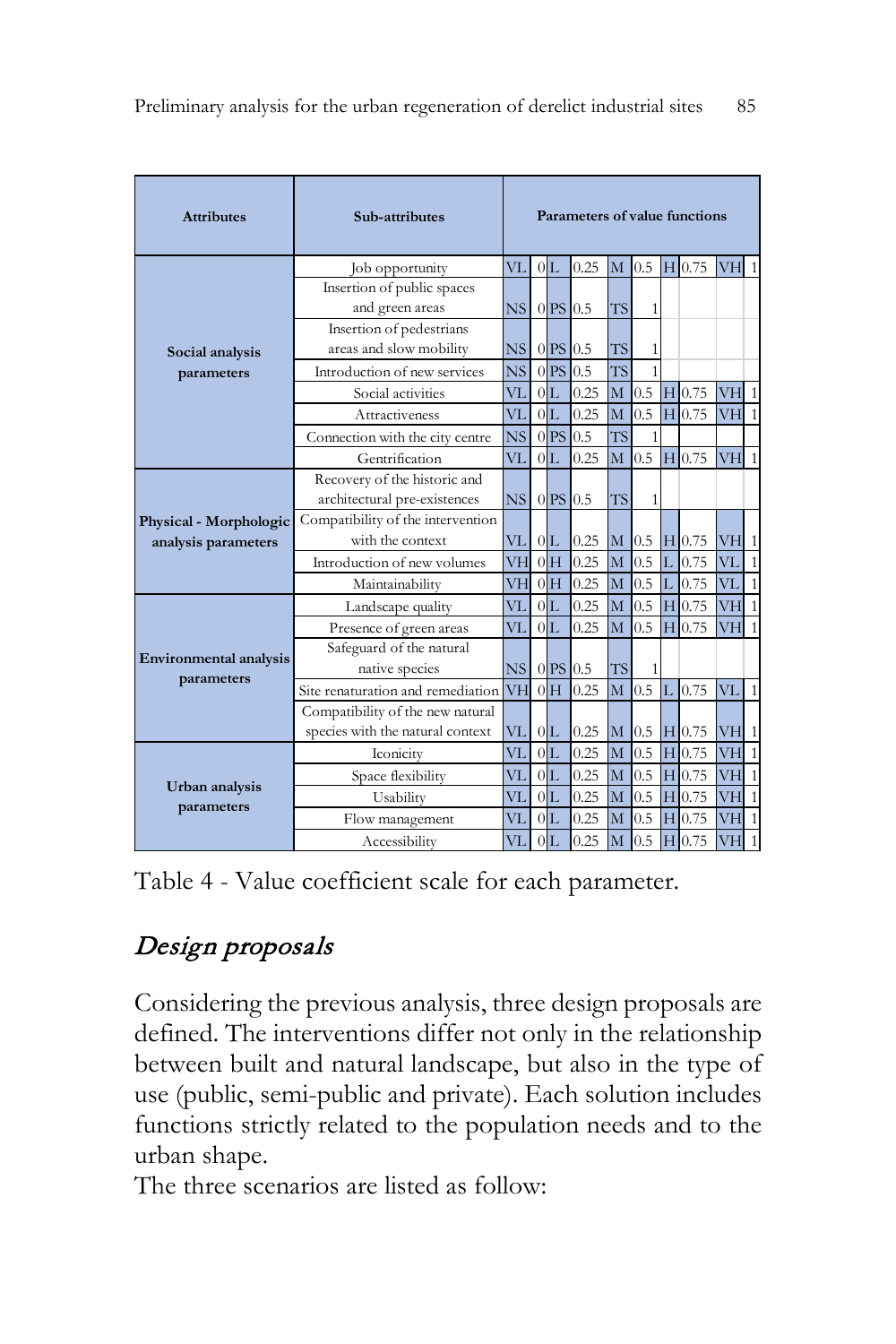- a) *Environmental and thematic park:* the proposal focuses on recycling the buildings, production structures, machinery, and even the grounds themselves. Through biophytoremediation techniques, the soil and water would be "cleaned and greened". The preservation and adaptive reuse of existing structures allow to safeguard the historical memory of the place. The recovered buildings are used as incubators of recreational functions and community services that frame the park not only as a large green walking lung, but also as a place to perform outdoor activities, sports, creative and educational workshops.
- b) *Technological, cultural and education park:* the concept is to create a large urban park, which in part tends to reconnect to the existing urban fabric through a series of ecological corridors, in order to stimulate the creation of sustainable urban mobility, supported by the presence of an interchange hub. The role and naturalness of the Lama Lamasinata is restored, making it an integral part of the new system. Remediation and bio-phytoremediation activities are two techniques that become even more fundamental today in an environmentally damaged area. Laboratories, offices, areas for the study of plant species, educational and hemp production laboratories, archives, areas for the transformation and packaging of products and zero-km commercial areas compose the functional program.
- c) *Manufacturing and industrial park:* this functional typology restores the pre-existences and increases the density of the buildings with the aim of introducing functions relating to the manufacturing and craft field. It is conceived as an innovation accelerator for all companies that aim to enlarge their market with eco-efficient solutions. The naturalistic-environmental aspect is always present in order not to damage the landscape quality of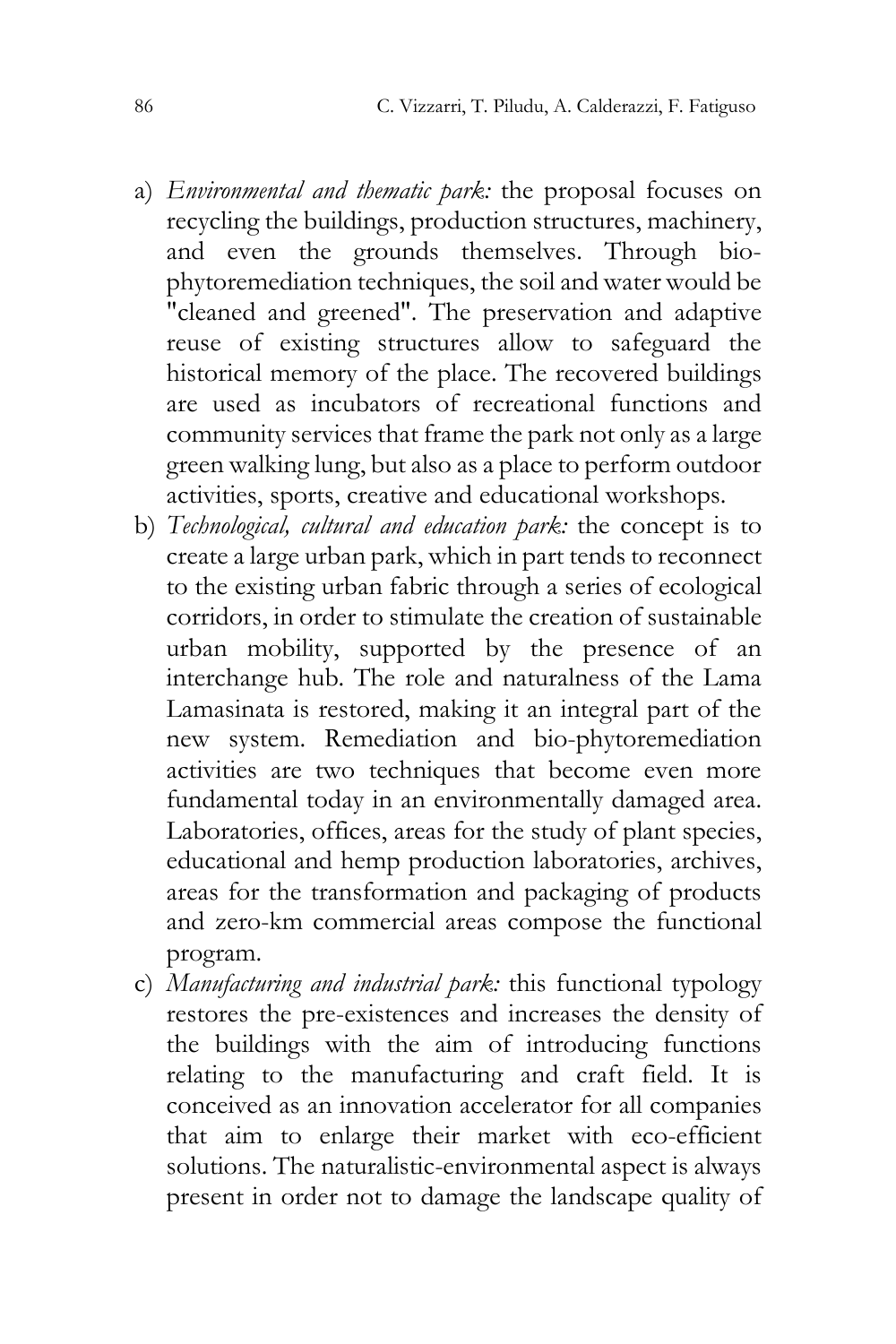the place, prevailing a purely private use of the site . Startups, incubators, spin-offs, warehouses, smart offices and design, production and assembly laboratories occupy most of the area of the former Stanic refinery area.

### Stakeholders analysis and interviews

The stakeholders analysis allows to define the main actors of the process under investigation. At the same time, very often, decision makers have conflicting ideas and interests on the possible conversion interventions of abandoned industrial sites. Decision problems, relating to the design and implementation of urban transformation and regeneration process, involve multiple actors with different views, design solutions and objectives. In this context, the valuation of alternative scenarios is a complex process, because various items need to be compared. Through focus groups, twentyone people, specialized in the construction, recovery and environmental-historical-architectural values preservation fields, discuss the theme of the recovery of the Stanic area, trying to quantify the importance of each parameter in relation to the different proposed design solutions. This involves the selection of the numerical data of each criterion from the value functions, according to the considered possible solutions. In addition, a questionnaire is submitted to the same actors to quantify the weight of the attributes and sub-attributes. Table 5 lists the values of the parameters with respect to the building adaptation interventions that emerged from the focus group.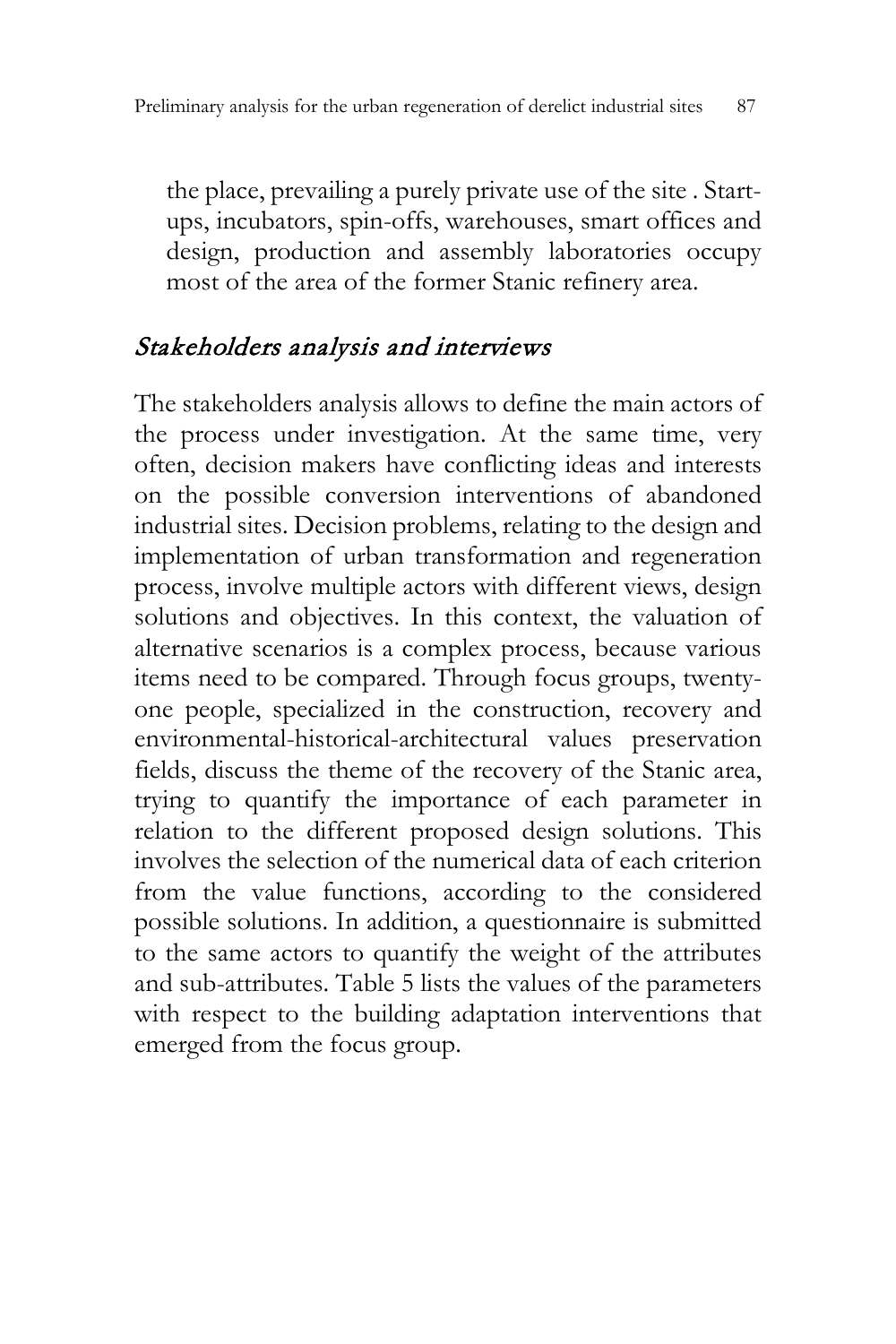| <b>Attributes</b>             | Sub-attributes                                      | Environmental<br>and<br>thematic park | Technological,<br>cultural<br>and education park | Manufacturing<br>and<br>industrial park |  |
|-------------------------------|-----------------------------------------------------|---------------------------------------|--------------------------------------------------|-----------------------------------------|--|
|                               | Job opportunity                                     | 0.25                                  | 1                                                | 1                                       |  |
|                               | Insertion of public spaces<br>and green areas       | 1                                     | 1                                                | 0.5                                     |  |
| Social analysis               | Insertion of pedestrians<br>areas and slow mobility | 1                                     | 1                                                | 0.5                                     |  |
| parameters                    | Introduction of new services                        | 0.5                                   | 1                                                | $\mathbf{1}$                            |  |
|                               | Social activities                                   | 0.75                                  | 1                                                | 0.5                                     |  |
|                               | Attractiveness                                      | 0.75                                  | 1                                                | 0.5                                     |  |
|                               | Connection with the city centre                     | 0.5                                   | $\mathbf{1}$                                     | 1                                       |  |
|                               | Gentrification                                      | 0.5                                   | 0.75                                             | 0.75                                    |  |
|                               | Recovery of the historic and                        |                                       |                                                  |                                         |  |
|                               | architectural pre-existences                        | 1                                     | 1                                                | 1                                       |  |
| Physical - Morphologic        | Compatibility of the intervention                   |                                       |                                                  |                                         |  |
| analysis parameters           | with the context                                    | 0.75                                  | 0.75                                             | 0.75                                    |  |
|                               | Introduction of new volumes                         | 1                                     | 0.75                                             | 0.5                                     |  |
|                               | Maintainability                                     | 0.75                                  | 0.5                                              | 0.5                                     |  |
|                               | Landscape quality                                   | 1                                     | 1                                                | 0.5                                     |  |
|                               | Presence of green areas                             | 1                                     | 0.75                                             | 0.5                                     |  |
| <b>Environmental analysis</b> | Safeguard of the natural                            |                                       |                                                  |                                         |  |
| parameters                    | native species                                      | 1                                     | 1                                                | 0.5                                     |  |
|                               | Site renaturation and remediation                   | 0.5                                   | 0.5                                              | 0.25                                    |  |
|                               | Compatibility of the new natural                    |                                       |                                                  |                                         |  |
|                               | species with the natural context                    | 1                                     | 0.75                                             | 0.25                                    |  |
|                               | Iconicity                                           | 0.5                                   | 0.75                                             | $\mathbf{1}$                            |  |
| Urban analysis                | Space flexibility                                   | 1                                     | $\mathbf{1}$                                     | $\mathbf{1}$                            |  |
| parameters                    | Usability                                           | 1                                     | $\mathbf{1}$                                     | $\mathbf{1}$                            |  |
|                               | Flow management                                     | 0.75                                  | 0.75                                             | 0.75                                    |  |
|                               | Accessibility                                       | 1                                     | $\mathbf{1}$                                     | $\mathbf{1}$                            |  |

Table 5 – Parameters values extracted from the value functions.

# Weighting criteria

Once the alternatives have been evaluated, it is necessary to define the weights of the different attributes of the decision problem. Twenty-one different experts in the context of urban planning, history of architecture, cultural heritage and refurbishment fill out a structured questionnaire to estimate the parameters that most affect the composition and design choices of building conversion in the preliminary design stage. The survey, therefore, is based on the evaluation, in a range from 1 (very unimportant) to 5 (very important), of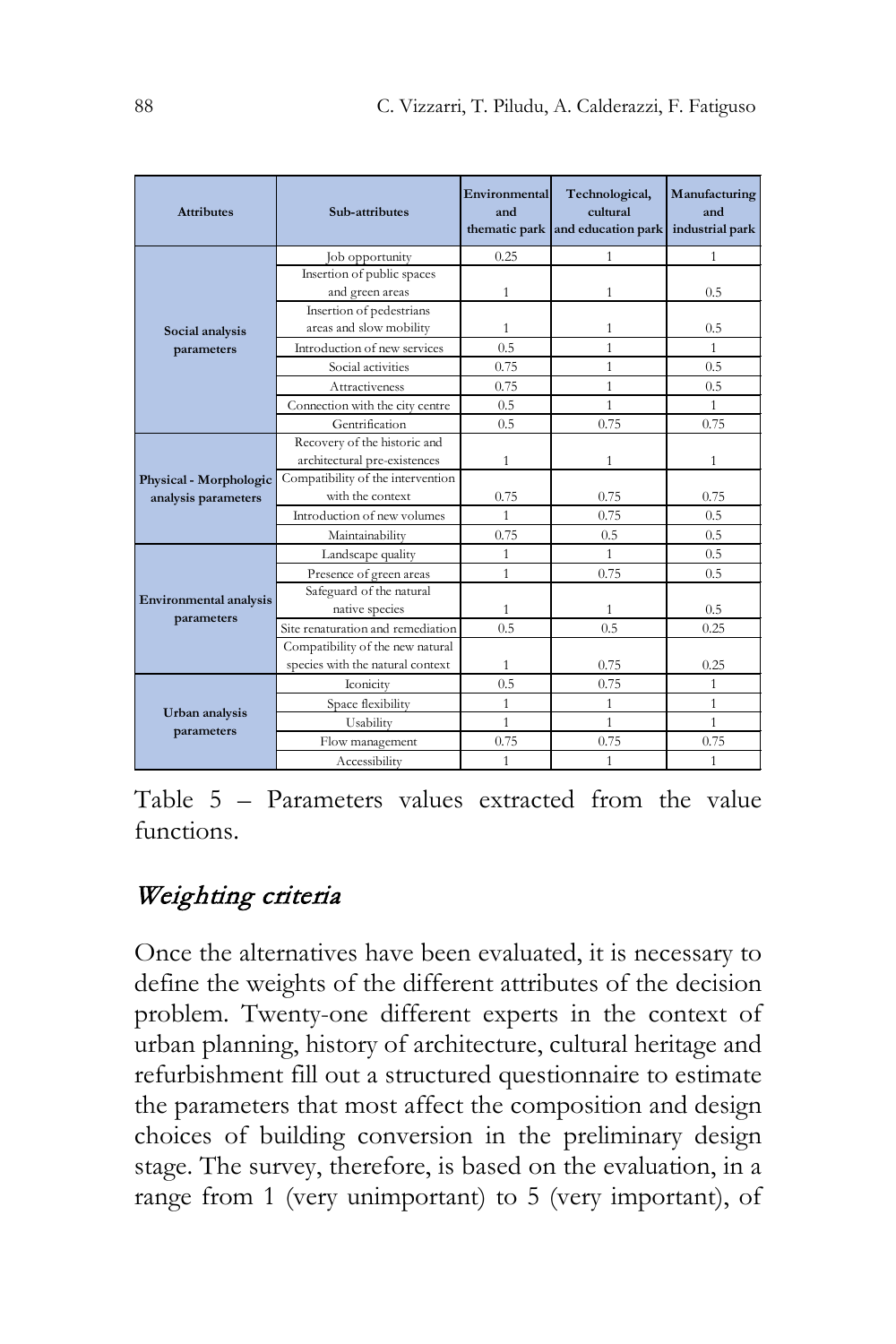the categories and sub-parameters identified in the previous sections. The results show that most of the criteria are fundamental for the activation of urban regeneration policies for abandoned industrial sites.

However, especially for sites with architectural importance, a parameter to be considered is the recovery of preexistences with the aim of safeguarding the historical memory of the place. Even the environmental aspects are not to be overlooked, especially when intervening on polluted industrial areas which therefore require soil remediation. The parameters, relating to site attractiveness, flexibility of spaces and usability features, are also relevant. Table 6 contains all the weights related to each parameter and normalized according to the category they belong to. These considerations are reflected in the weight of the four main categories, where the most important attribute is the urban analysis (25,59%), followed respectively by the environmental analysis (25,29%), social analysis (25%) and physical - morphological analysis (24,12%).

# Aggregation and discussion of results

In the last methodology phase, each attribute score extrapolated by the value functions is compared with the corresponding weight, arisings by the focus group survey. In addition, the estimation and normalization of parameters percentages allow to calculate the total feasibility score of the three alternatives. MCDM Analysis includes different aggregation models, but the simplest and most used one is the additive model and, in particular, the following equation:

$$
V(a) = \sum wi \times vi(ai)
$$

Where  $V(a)$  is the overall value of alternative a,  $vi(ai)$  is the single attribute value function reflecting alternative a´s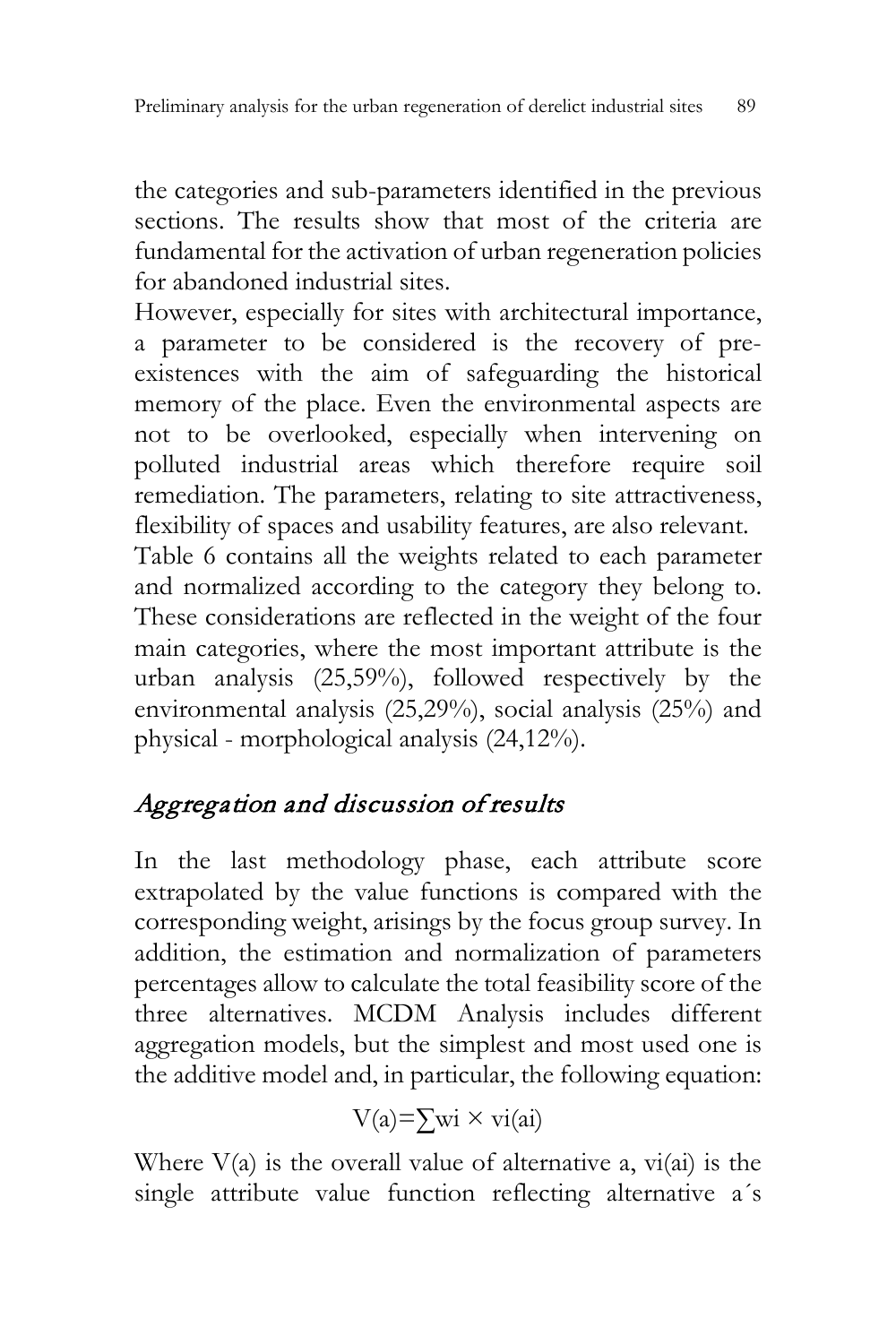performance of attribute i, and wi is the weight assigned to reflect the importance of attribute ì. On the right side of Table 6 the partial and overall values and the ranking of the design solutions are calculated. For each analysis category, the partial average values of each individual design option are outlined. This multicriteria evaluation methodology shows that the technological, cultural and education park obtained the highest ranking in the section containing the social parameters. This means that the considered design solution better meets the needs of the community and attracts more users. The second option, regarding the environmental and thematic park, is the best scenario in the categories of environmental and physical-morphologic parameters. The hypothesis of creating an urban park with multiple activities for each age group incorporates an intervention aimed at recovering the native landscape and the union of multiple functions related to the naturalistic aspect of the site. The question that this solution, from the physical-morphologic aspects, has obtained a high score lies in the ease of maintenance of the site, in the low insertion of new volumes and in the non-invasiveness of the intervention. The manufacturing and industrial park does not achieve high values in the first three categories of criteria most likely linked to the strictly private function of the new intervention and the need to introduce new volumes on the site. At the same time, it has the best evaluation in the section concerning urban analyses, as it converts the primitive function of the site in a modern key, preserving the historical memory of a productive and manufacturing area. From the total values obtained, the technological, cultural and education park solution (total score: 86,05/100) is the best alternative according to the four considered preliminary analysis categories.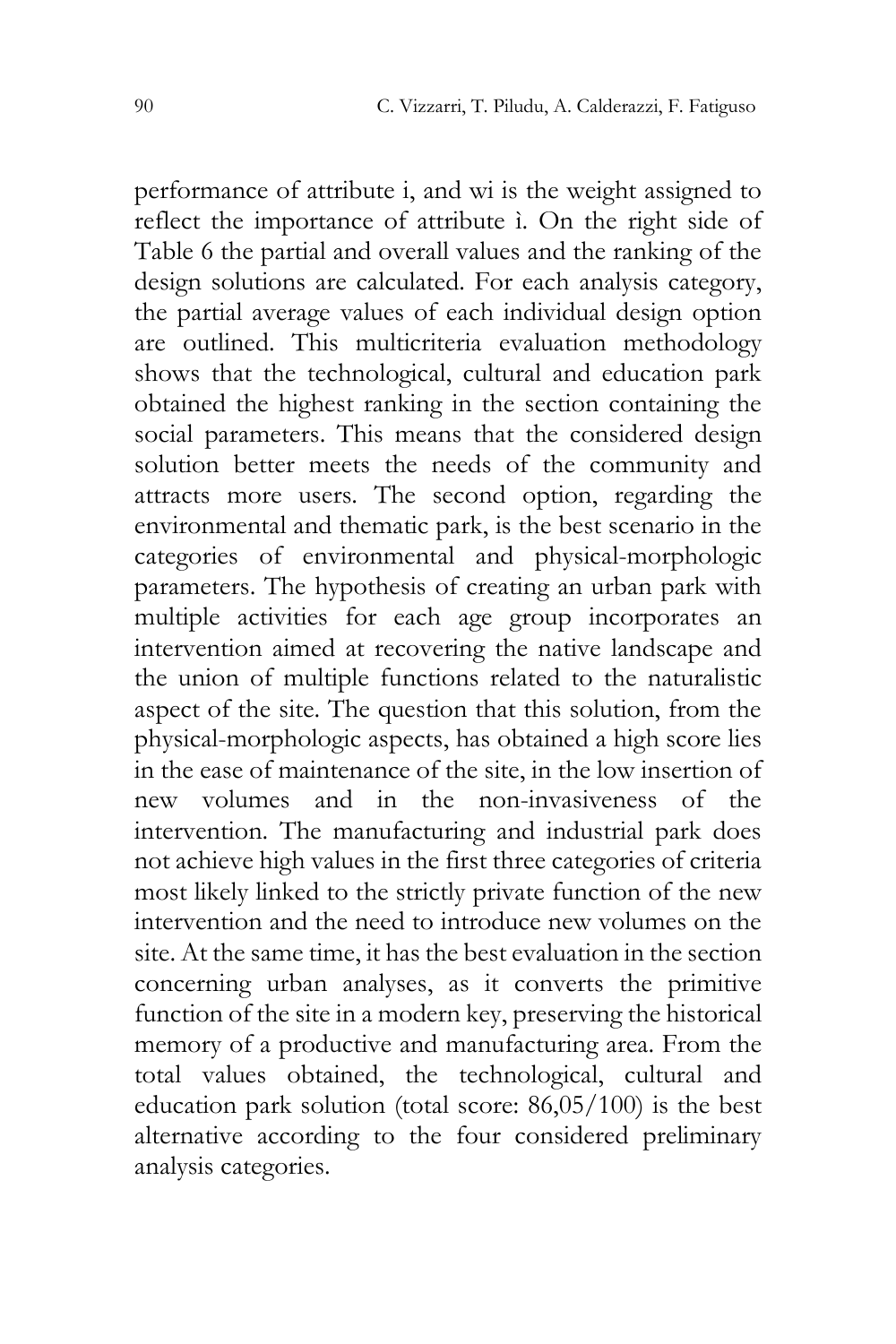| <b>Attributes</b>         | Sub-attributes                                                       | <b>Values</b> | Environmental<br>and<br>thematic park | Technological,<br>cultural and<br>education park | Manufacturing<br>and<br>industrial park |
|---------------------------|----------------------------------------------------------------------|---------------|---------------------------------------|--------------------------------------------------|-----------------------------------------|
|                           | Job opportunity                                                      | 2,82          | 0,70                                  | 2,82                                             | 2,82                                    |
|                           | Insertion of public spaces                                           |               |                                       |                                                  |                                         |
|                           | and green areas                                                      | 3,31          | 3,31                                  | 3,31                                             | 1,66                                    |
| Social analysis           | Insertion of pedestrians<br>areas and slow mobility                  | 3,08          | 3,08                                  | 3,08                                             | 1,54                                    |
| parameters                | Introduction of new services                                         | 3,35          | 1,67                                  | 3,35                                             | 3,35                                    |
|                           | Social activities                                                    | 3,20          | 2,40                                  | 3,20                                             | 1,60                                    |
|                           | Attractiveness                                                       | 3,42          | 2,57                                  | 3,42                                             | 1,71                                    |
|                           | Connection with the city centre                                      | 3,01          | 1,50                                  | 3,01                                             | 3,01                                    |
|                           | Gentrification                                                       | 2,82          | 1,41                                  | 2,11                                             | 2,11                                    |
|                           | 25,00                                                                |               | 16,65                                 | 24,30                                            | 17,79                                   |
| Physical-                 | Recovery of the historic and<br>architectural pre-existences         | 6,63          | 6,63                                  | 6,63                                             | 6,63                                    |
| Morphologic<br>analysis   | Compatibility of the intervention<br>with the context                | 6,87          | 5,15                                  | 5,15                                             | 5,15                                    |
| parameters                | Introduction of new volumes                                          | 4,21          | 4,21                                  | 3,16                                             | 2,11                                    |
|                           | Maintainability                                                      | 6,40          | 4,80                                  | 3.20                                             | 3.20                                    |
| 24,12                     |                                                                      |               | 20,80                                 | 18,15                                            | 17,09                                   |
|                           | Landscape quality                                                    | 4,95          | 4,95                                  | 4,95                                             | 2,48                                    |
|                           | Presence of green areas                                              | 5,25          | 5,25                                  | 3,94                                             | 2,62                                    |
| Environmental<br>analysis | Safeguard of the natural<br>native species                           | 5,13          | 5,13                                  | 5,13                                             | 2,57                                    |
| parameters                | Site renaturation and remediation                                    | 4,95          | 2,48                                  | 2,48                                             | 1.24                                    |
|                           | Compatibility of the new natural<br>species with the natural context | 5,01          | 5,01                                  | 3,76                                             | 1,25                                    |
|                           | 25,29                                                                |               | 22,82                                 | 20,25                                            | 10,16                                   |
|                           | Iconicity                                                            | 4,18          | 2,09                                  | 3,14                                             | 4,18                                    |
| Urban analysis            | Space flexibility                                                    | 5,45          | 5,45                                  | 5,45                                             | 5,45                                    |
| parameters                | Usability                                                            | 5,45          | 5,45                                  | 5,45                                             | 5,45                                    |
|                           | Flow management                                                      | 4,75          | 3,56                                  | 3,56                                             | 3,56                                    |
|                           | Accessibility                                                        | 5,76          | 5,76                                  | 5,76                                             | 5,76                                    |
|                           | 25,59                                                                |               | 22,31                                 | 23,36                                            | 24,40                                   |
|                           | <b>FINAL SCORE</b>                                                   |               | 82,58                                 | 86,05                                            | 69,44                                   |

Table 6 – Partial and overall attributes and sub-attributes values.

Considering the landscape aspect, the insertion of new social, cultural and educational functions not only allows to activate policies of urban regeneration and sustainable development of the neighborhood, but, through bio-phytoremediation activities for soil reclamation, it increases the feasibility and maintainability of the intervention.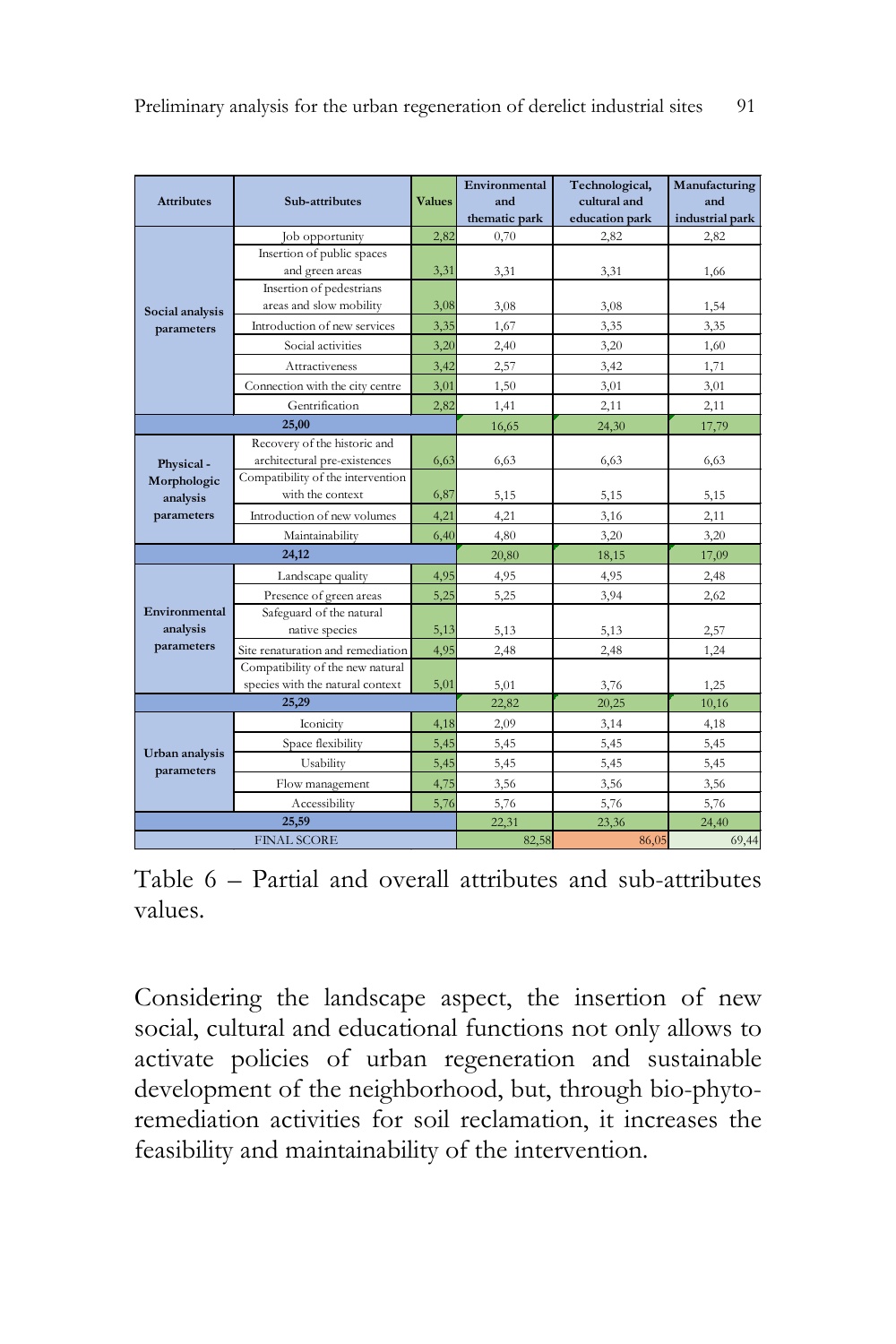#### **Conclusions and future developments**

The work focuses on sustainable regeneration of disused industrial heritage site in Bari. This building typology is increasingly used for adaptive reuse interventions, due to its significant historical memory and space flexibility. At the same time, it is characterized by environmental constraints, strong decay and marginal urban location. Starting from the identification of building typology values, based on the formal and historical background, the possibilities to reuse have been investigated through literature review. In particular, the case of Stanic refinery is carried out under Multi-Criteria Decision-Making (MCDM) Analysis. This method has been applied on three detailed design solutions and a great number of attributes relating to social, physicalmorphologic, urban and environmental aspects. These four main categories have been accurately analysed during the preliminary stage of activities for the development of refurbishment strategies.

Thanks to its versatility and adaptability to different problems, MCDM Analysis is an interesting tool to rank the satisfactory, efficient and sustainable uses for Stanic refinery area. The adaptation of industrial derelict warehouses to different uses plays an important role in ensuring the continued efficient use of the building stock, extending its useful life. Adaptive reuse interventions not only increase the site attractiveness, but also develop modern and feasible strategies to reuse dismissed or abandoned structures, reducing urban sprawl.

Future research developments will focus on the cataloguing and synthesis of data obtained from preliminary analyses in a summary table of the case study. Starting from these input data, it will be possible to define, through the Design Criteria System (DCS), the best strategy to be adopted with the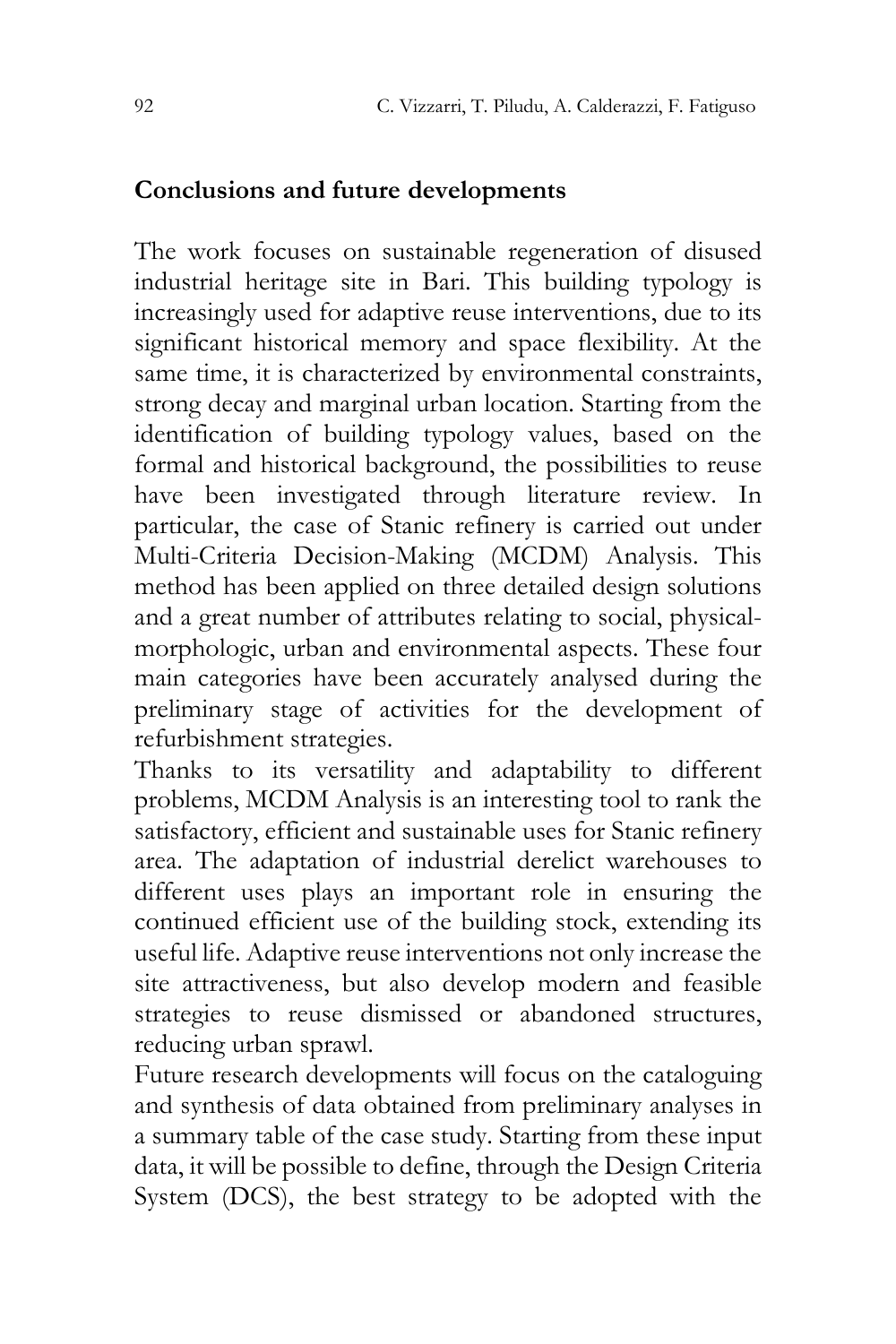selection of the attributes and sub-attributes to be considered in the building transformation process. The sum of the weights of each parameter will allow to obtain the feasibility coefficient of the adaptive reuse process. To complete the analysis, it will quantify and evaluate intervention costs and the potential building score to undergo sustainable site conversions, through the use of the ARP model (Langston, 2012) and the AdaptSTAR Model (Conejos et al., 2013; Conejos et al., 2015).

Multi-criteria models, decision support systems and virtual analysis platforms aim at simplifying the procedures for the recovery of existing abandoned sheds, framing the steps that characterize the adaptive reuse activities and quantifying the incidence of parameters that can influence design stakeholders' choices.

### **References**

- Aigwi I. E., Egbelakin T., Ingham J. (2018), Efficacy of adaptive reuse for the redevelopment of underutilized historical buildings: towards the regeneration of New Zealand's provincial town centres*, International Journal of Building Pathology and Adaptation*, 36, 4, pp. 385-407.
- Australian Government. Department of the Environment and Heritage (2004), *Adaptive Reuse: Preserving Our Past, Building Our Future,* Canberra, Australia, Pirion.
- Ball R. (2002), Reuse potential and vacant industrial premises: revisiting the regeneration issue in Stoke-on-Trent, *Journal of Property Research*, 19, 2, pp. 93-110.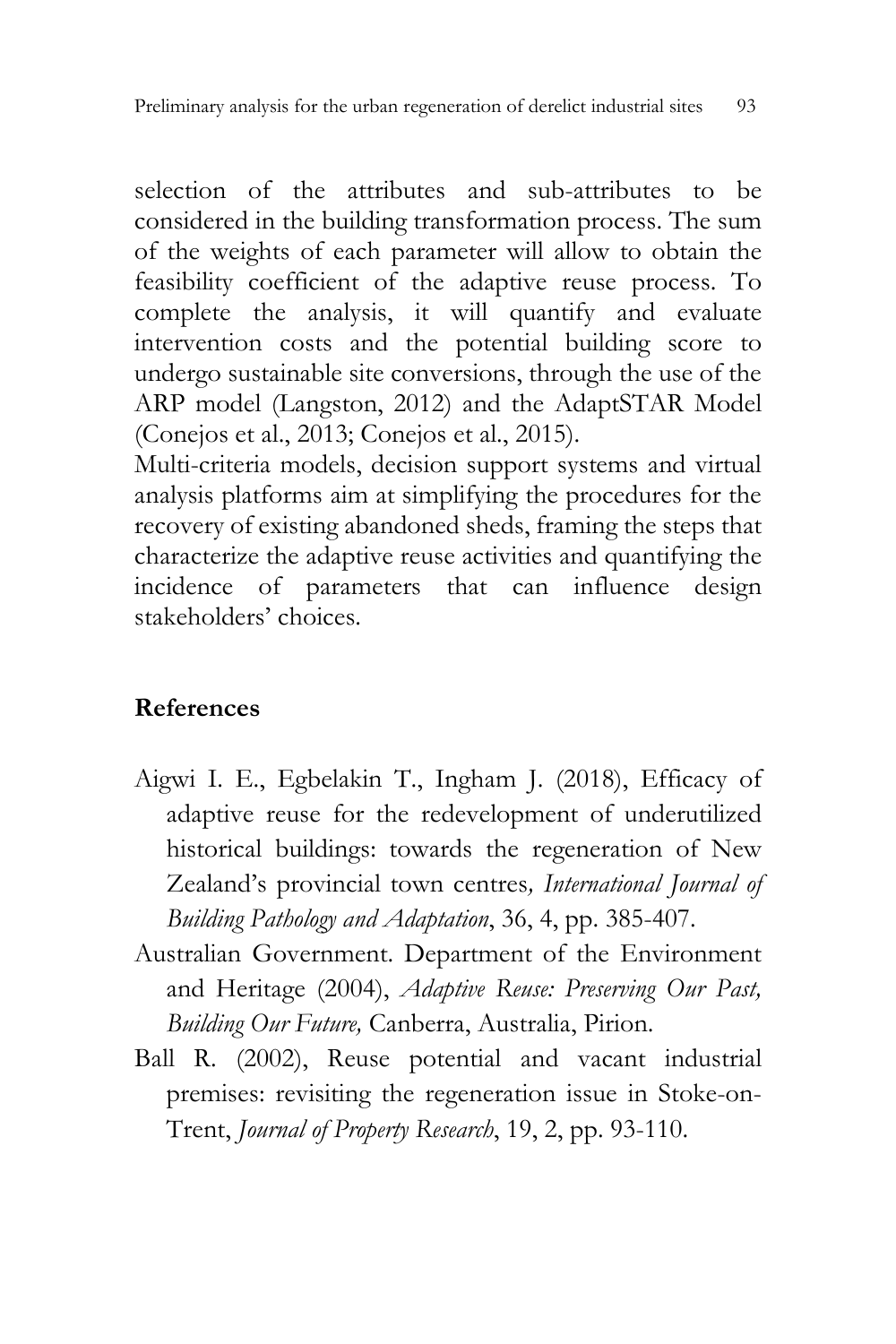- Belton V., Stewart T. J. (2002), *Multiple Criteria Decision Analysis: An Integrated Approach,* Boston, Kluwer Academic Press.
- Bullen P., Love P. (2011), Factors influencing the adaptive re-use of buildings, *Journal of Engineering, Design and Technology*, 9, 1, pp. 32-46.
- Bullen P., Love P. (2011), Adaptive reuse of heritage buildings, *Structural Survey,* 29, 5, pp. 411-421.
- Calderazzi A. (2012), *Rigenerazione Urbana E Nuove Centralità* [*Urban Regeneration And New Centralities*]*,* Bari, Italy, Adda editore.
- Calderazzi A. (2015), *Periurbano Pugliese. Metodologie E Strategie Per La Tutela E Valorizzazione Del Paesaggio Periurbano Della Puglia Centrale* [*Periurbano Pugliese. Methodologies And Strategies For The Protection And Enhancement Of The Periurban Landscape Of Central Puglia*]*,* Bari, Italy, Adda editore.
- Comune di Bari (2008), DPP *Documento Programmatico Preliminare Città Metropolitana Di Bari* [*Preliminary Programmatic Document Metropolitan City of Bari*]*,* Bari*.*
- Comune di Bari (2017), *Relazione Socio-Economica Urbanistica Ambientale* [*Socio-Economic Relationship Of Environmental Urban Planning*]*,* Settembre 2017.
- Conejos S., Langston C., Smith J. (2013), AdaptSTAR: a climate-friendly strategy to promote built environment sustainability, *Habitat International,* 37, pp. 95-103.
- Conejos S. (2013), Optimisation of future building adaptive reuse design criteria for urban sustainability, *Journal Design Research*, 11, 3, pp. 225-241.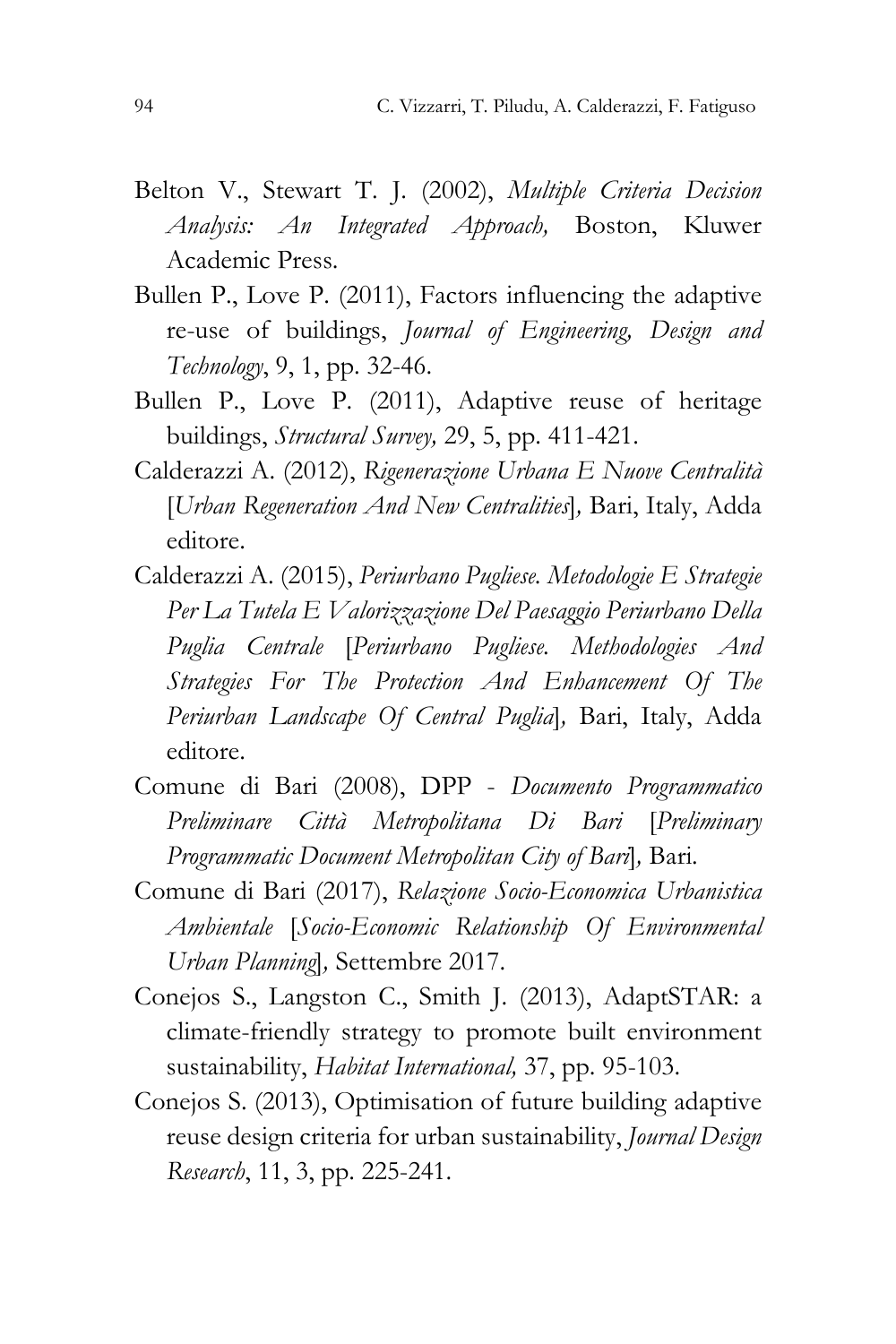- Conejos S., Langston C., Smith J. (2015), Enhancing sustainability through designing for adaptive reuse from the outset: a comparison of AdaptSTAR and Adaptive Reuse Potential (ARP) Models*, Facilities*,33, 9/10, pp. 531-552.
- Ferretti V., Bottero M., Mondini G. (2014), Decision making and cultural heritage: An application of the Multi-Attribute Value Theory for the reuse of historical buildings, *Journal of Cultural Heritage*, 15, pp. 644-655.
- Giuliani F., De Falco A., Landi S., Bevilacqua M. G., Santini L., Pecori S. (2017), Reusing grain silos from the 1930s Italy. A multi-criteria decision analysis for the case of Arezzo*, Journal of Cultural Heritage*, 29, pp. 145-159.
- Huang I. B., Keisled J., Linkov I. (2011), Multi-criteria decision analysis in environmental sciences. ten years of application and trends, *Science Total Environment*, 409, 19, pp. 3578-3594.
- ISTAT (2012), *Census Of Italian Abandoned Industrial Sites,* National Institute of Statistics, 2012.
- Kirkwood C. W. (1997), *Strategic Decision Making: Multi-Objective Decision Analysis With Spreadsheets,* Belmont, Duxbury Press.
- Ksiazek M. V., Nowak P. O., Kivrak S., Roslon J. H., Ustinovichius L. (2015), Computer-aided decisionmaking in construction project development, *Journal of Civil Engineering and Management,* 21, 2, pp. 248-259.
- Langston C. (2011), Estimating the useful life of buildings*,* In *Proceedings Of AUBEA 2011 Conference*, 27-29 April, Gold Coast, Australia, pp. 418-432.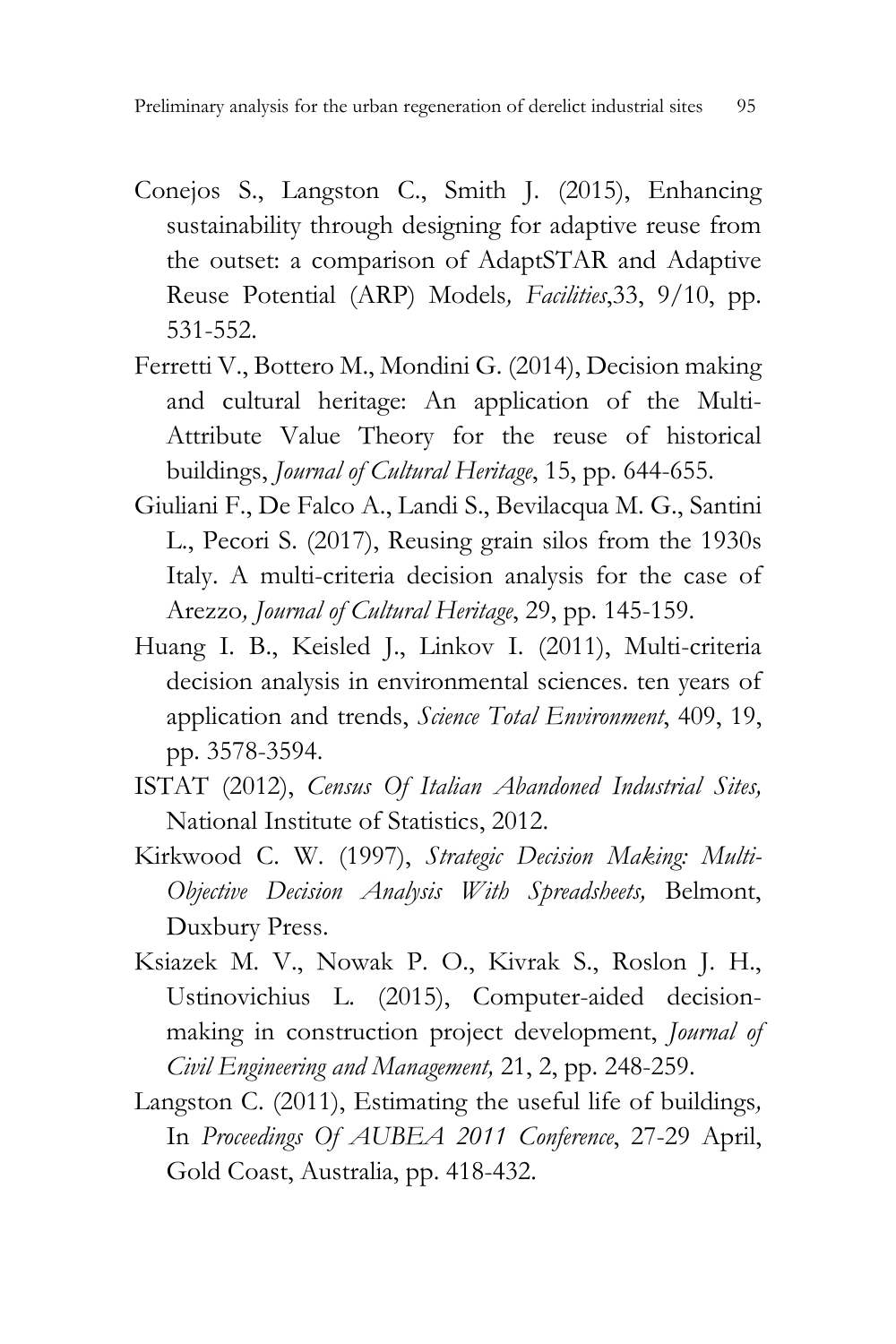- Langston C. (2012), Validation of adaptive reuse potential (ARP) model using iconCUR*, Facilities,* 30, 3/4, pp. 105- 123.
- Nijkamp P. Rietveld P., Voogd H. (1990), *Multicriteria Evaluation In Physical Planning,* North Holland*,* Elsevier,.
- Pearce A. R., DuBose J. R., Vanegas J. A. (2004), *Rehabilitation As A Strategy To Increase The Sustainability Of The Built Environment,* Atlanta: School of Civil and Environmental Engineering, Georgia Institute of Technology.
- Piludu T. (2017), Aree produttive tra riqualificazione ecologica e rigenerazione urbana: il caso dell'ex Stanic di Bari [Production areas between ecological redevelopment and urban regeneration: the case of the former Stanic site of Bari], *Master thesis in Architectural Design, Polytechnic University of Bari,* Bari, Italy.
- Robiglio M. (2017), *RE-USA: 20 American Stories of Adaptive Reuse. A Toolkit for Post-Industrial Cities,* Berlin, Germany, Jovis Verlag GmbH.
- Vizzarri C., Fatiguso F. (2019), A multicriteria model description for the refurbishment of abandoned industries*, IEEE International Conference on Systems, Man and Cybernetics (SMC)*, Bari, Italy, pp. 970-975.
- Vizzarri C. (2020), The refurbishment of abandoned industrial areas with adaptive re-use strategies: analysis of decision making models and design criteria, *Journal of Urban Environment,* 1, 1, pp. 15-28.
- Vizzarri C., Baccaro A., Fatiguso F. (2020), Smart approaches for industries conversion through adaptive reuse models: the industrial area of Bari-Modugno,